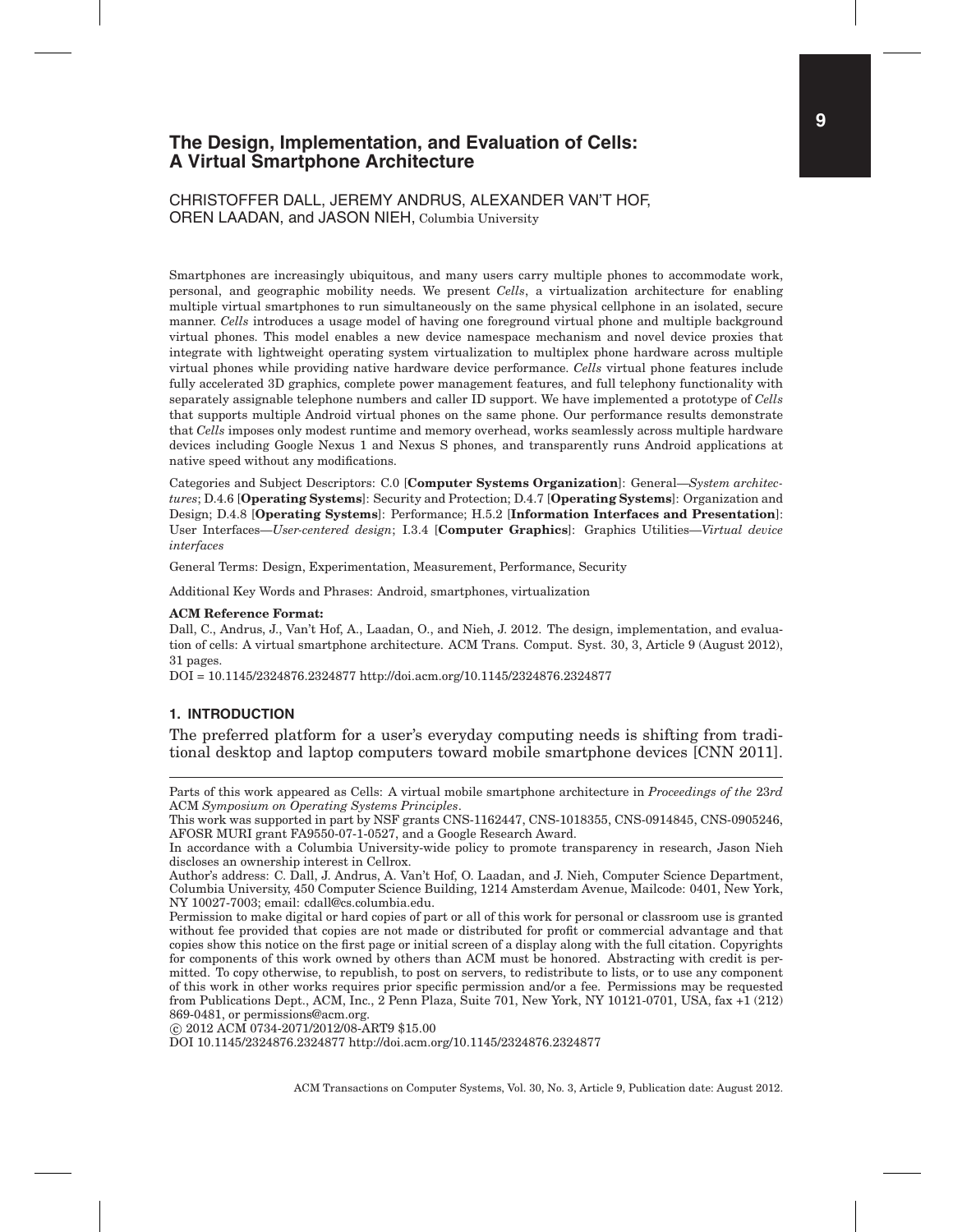Smartphones are becoming an increasingly important work tool for professionals who rely on them for telephone, text messaging, email, Web browsing, contact and calendar management, news, and location-specific information. These same functions as well as the ability to play music, movies, and games also make smartphones a useful personal tool. In fact, hundreds of thousands of smartphone applications are available for users to download and try through various online application stores. The ease of downloading new software imposes a risk on users as malicious software can easily access sensitive data with the risk of corrupting it or even leaking it to third parties [ZDNet 2011]. For this reason, companies often lock down the smartphones they allow to connect to the company network, and at least require the ability to wipe clean such smartphones if they are lost, hacked, or their respective owner leaves the company. The result is that many users have to carry separate work and personal phones. Application developers also carry additional phones for development to avoid having a misbehaving application prototype corrupt their primary phone. Parents sometimes wish they had additional phones when their children use the parent's smartphone for entertainment and end up with unexpected charges due to accidental phone calls or unintended in-app purchases.

Virtual machine (VM) mechanisms have been proposed that enable two separate and isolated instances of a smartphone software stack to run on the same ARM hardware [Barr et al. 2010; Dall and Nieh 2010; Hwang et al. 2008; Open Kernel Labs 2011]. These approaches require substantial modifications to both user and kernel levels of the software stack. Paravirtualization is used in all cases since the ARM architecture is not virtualizable and proposed ARM virtualization extensions are not yet available in hardware. While VMs are useful for desktop and server computers, applying these hardware virtualization techniques to smartphones has two crucial drawbacks. First, smartphones are more resource constrained, and running an entire additional operating system (OS) and user space environment in a VM imposes high overhead and limits the number of instances that can run. Slow system responsiveness is less acceptable on a smartphone than on a desktop computer since smartphones are often used for just a few minutes or even seconds at a time. Second, smartphones incorporate a plethora of devices that applications expect to be able to use, such as GPS, cameras, and GPUs. Existing approaches provide no effective mechanism to enable applications to directly leverage these hardware device features from within VMs, severely limiting the overall system performance and making existing approaches unusable on a smartphone.

We present *Cells*, a new, lightweight virtualization architecture for enabling multiple virtual phones (VPs) to run simultaneously on the same smartphone hardware with high performance. *Cells* does not require running multiple OS instances. It uses lightweight OS virtualization to provide virtual namespaces that can run multiple VPs on a single OS instance. *Cells* isolates VPs from one another, and ensures that buggy or malicious applications running in one VP cannot adversely impact other VPs. *Cells* provides a novel file system layout based on unioning to maximize sharing of common read-only code and data across VPs, minimizing memory consumption and enabling additional VPs to be instantiated without much overhead.

*Cells* takes advantage of the small display form factors of smartphones, which generally display only a single application at a time, and introduces a usage model having one foreground VP that is displayed and multiple background VPs that are not displayed at any given time. This simple yet powerful model enables *Cells* to provide novel kernel-level and user-level device namespace mechanisms to efficiently multiplex hardware devices across multiple VPs, including proprietary or opaque hardware such as the baseband processor, while maintaining native hardware performance. The foreground VP is always given direct access to hardware devices. Background VPs are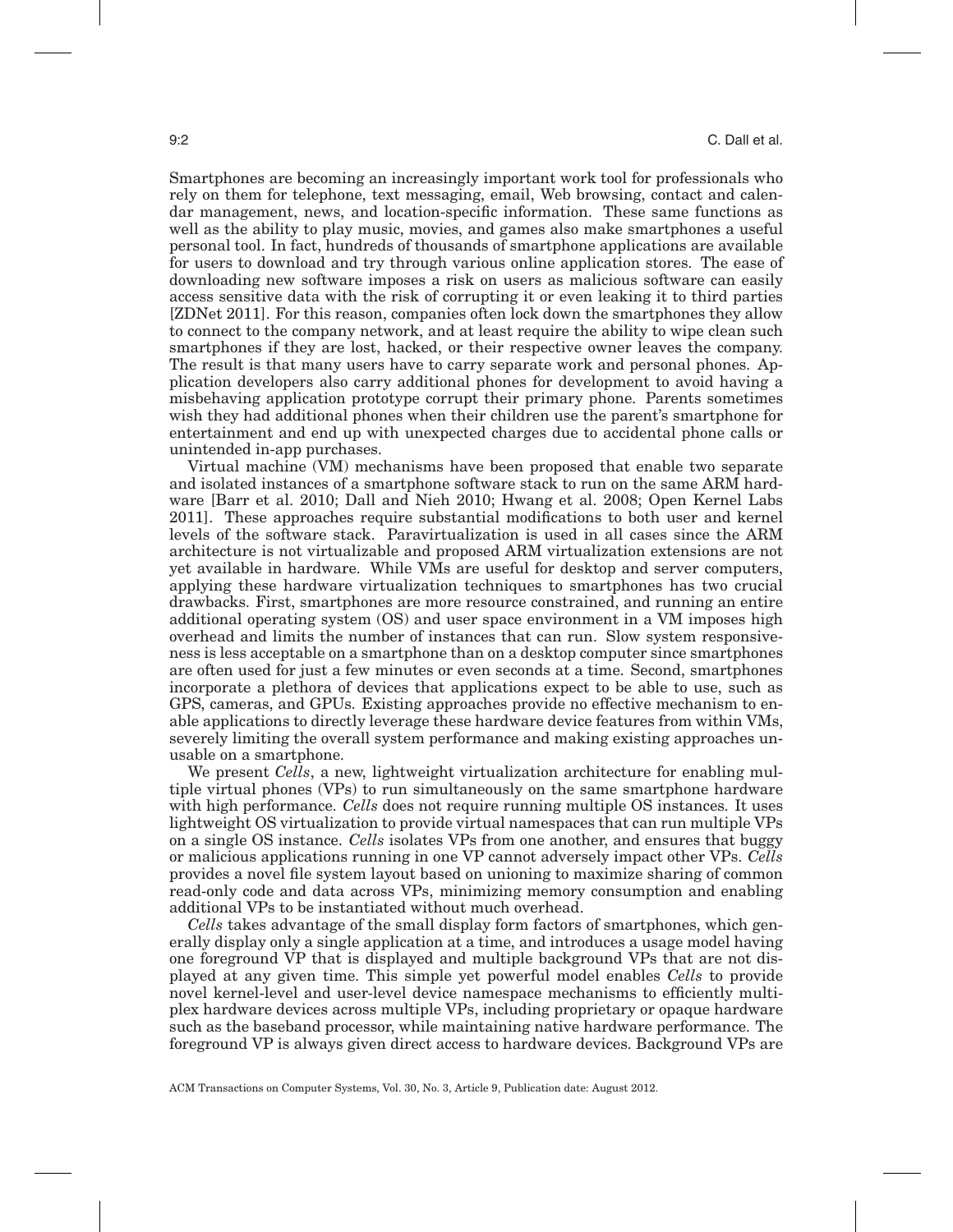given shared access to hardware devices when the foreground VP does not require exclusive access. Visible applications are always running in the foreground VP and those applications can take full advantage of any available hardware feature, such as hardware-accelerated graphics. Since foreground applications have direct access to hardware, they perform as fast as when they are running natively.

*Cells* provides individual telephone numbers for each VP without the need for multiple SIM cards through using a VoIP service. Incoming and outgoing calls use the cellular network, not VoIP, and are routed through the VoIP service as needed to provide both incoming and outgoing caller ID functionality for each VP. *Cells* uses this combination of a VoIP service and the cellular network to allow users to make and receive calls using their standard cell phone service, while maintaining per-VP phone numbers and caller ID features. *Cells* leverages all of the standard call multiplexing available in Android for handling multiple calls for a single phone to handle multiple calls across virtual phones. For example, if a user switches the foreground VP into the background during a phone call, *Cells* can place the active call on hold and allow the user to make another outgoing call from the new foreground VP. Wi-Fi connections and the cellular network used for data connectivity are fully supported and network connections are completely isolated between VPs.

We have implemented a *Cells* prototype that supports multiple virtual Android phones on the same mobile device. Each VP can be configured the same or completely different from other VPs. The prototype has been tested to work with multiple versions of Android, including the most recent open-source version, version 4.0.3. It works seamlessly across multiple hardware devices, including Google Nexus 1 and Nexus S phones. Our experimental results, running real Android applications in up to five VPs on Nexus 1 and Nexus S phones, demonstrate that *Cells* imposes almost no runtime overhead and only modest memory overhead. *Cells* scales to support far more phone instances on the same hardware than VM-based approaches. *Cells* is the first virtualization system that fully supports available hardware devices with native performance including GPUs, sensors, cameras, and touchscreens, and transparently runs all applications in VPs without any modifications.

We present the design and implementation of *Cells*. Section 2 describes the Cells usage model. Section 3 provides an overview of the system architecture. Sections 4 and 5 describe graphics and power management virtualization, respectively, using kernel device namespaces. Sections 6 and 7 describe telephony and wireless network virtualization, respectively, using user-level device namespaces. Section 8 presents experimental results. Section 9 discusses related work. Finally, we present some concluding remarks.

# **2. USAGE MODEL**

*Cells* runs multiple VPs on a single hardware phone. Each VP runs a standard Android environment capable of making phone calls, running unmodified Android applications, using data connections, interacting through the touch screen, utilizing the accelerometer, and everything else that a user can normally do on the hardware. Each VP is completely isolated from other VPs and cannot inspect, tamper with, or otherwise access any other VP.

Given the limited size of smartphone screens and the ways in which smartphones are used, *Cells* only allows a single VP, the foreground VP, to be displayed at any time. We refer to all other VPs that are running but not displayed as, background VPs. Background VPs are still running on the system in the background and are capable of receiving system events and performing tasks, but do not render content on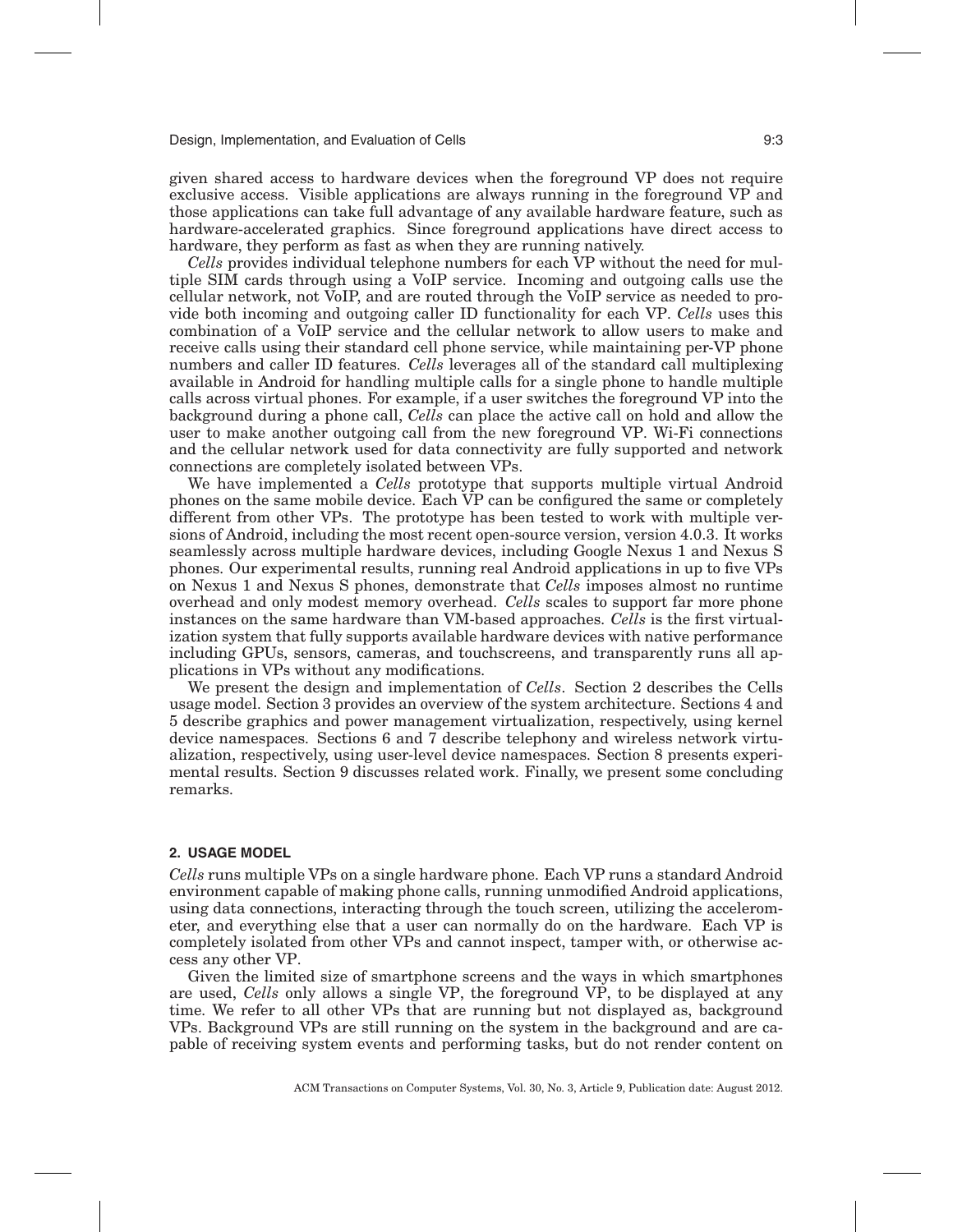the screen. A user can easily switch among VPs by selecting one of the background VPs to become the foreground one. This can be done, for example, using a custom key-combination to cycle through the set of running VPs, or using a swipe gesture on the home screen of a VP. Each VP also has an application that can be launched to see a list of available VPs, and to switch any of these to the foreground. The system can force a new VP to become the foreground VP as a result of an event, such as an incoming call or text message. For security and convenience reasons, a no-autoswitch can be set to prevent background VPs from being switched to the foreground without explicit user action, preventing background VPs from stealing input focus or device data. An auto-lock can be enabled forcing a user to unlock a VP using a passcode or gesture when it transitions from background to foreground. Section 3 discusses how the foreground-background usage model is fundamental to the *Cells* virtualization architecture.

VPs are created and configured on a PC and downloaded to a phone via USB. A VP can be deleted by the user, but its configuration is password protected and can only be changed from a PC given the appropriate credentials. For example, a user can create a VP and can decide to later change various options regarding how the VP is run and what devices it can access. On the other hand, IT administrators can also create VPs that users can download or remove from their phones, but cannot be reconfigured by users. This is useful for companies that may want to distribute locked down VPs.

Each VP can be configured to have different access rights for different devices. For each device, a VP can be configured to have no access, shared access, or exclusive access. Some settings may not be available on certain devices; shared access is, for example, not available for the framebuffer since only a single VP is displayed at any time. These per device access settings provide a highly flexible security model that can be used to accommodate a wide range of security policies.

No access means that applications running in the VP cannot access the given device at any time. For example, VPs with no access to the GPS sensor would never be able to track location despite any user acceptances of application requests to allow location tracking. Users often acquiesce to such privacy invasions because an application will not work without such consent even if the application has no need for such information. By using the no access option *Cells* enables IT administrators to create VPs that allow users to install and run such applications without compromising privacy.

Shared access means that when a given VP is running in the foreground, other background VPs can access the device at the same time. For example, a foreground VP with shared access to the audio device would allow a background VP with shared access to play music.

Exclusive access means that when a given VP is running in the foreground, other background VPs are not allowed to access the device. For example, a foreground VP with exclusive access to the microphone would not allow background VPs to access the microphone, preventing applications running in background VPs from eavesdropping on conversations or leaking information. This kind of functionality is essential for supporting secure VPs. Exclusive access may be used in conjunction with the no-autoswitch to ensure that events cannot cause a background VP to move to the foreground and gain access to devices as a means to circumvent the exclusive access rights of another VP.

In addition to device access rights, *Cells* leverages existing OS virtualization technology to prevent privilege escalation attacks in one VP from compromising the entire device. Both user credentials and process IDs are isolated between VPs; the root user in one VP has no relation to the root user in any other VP.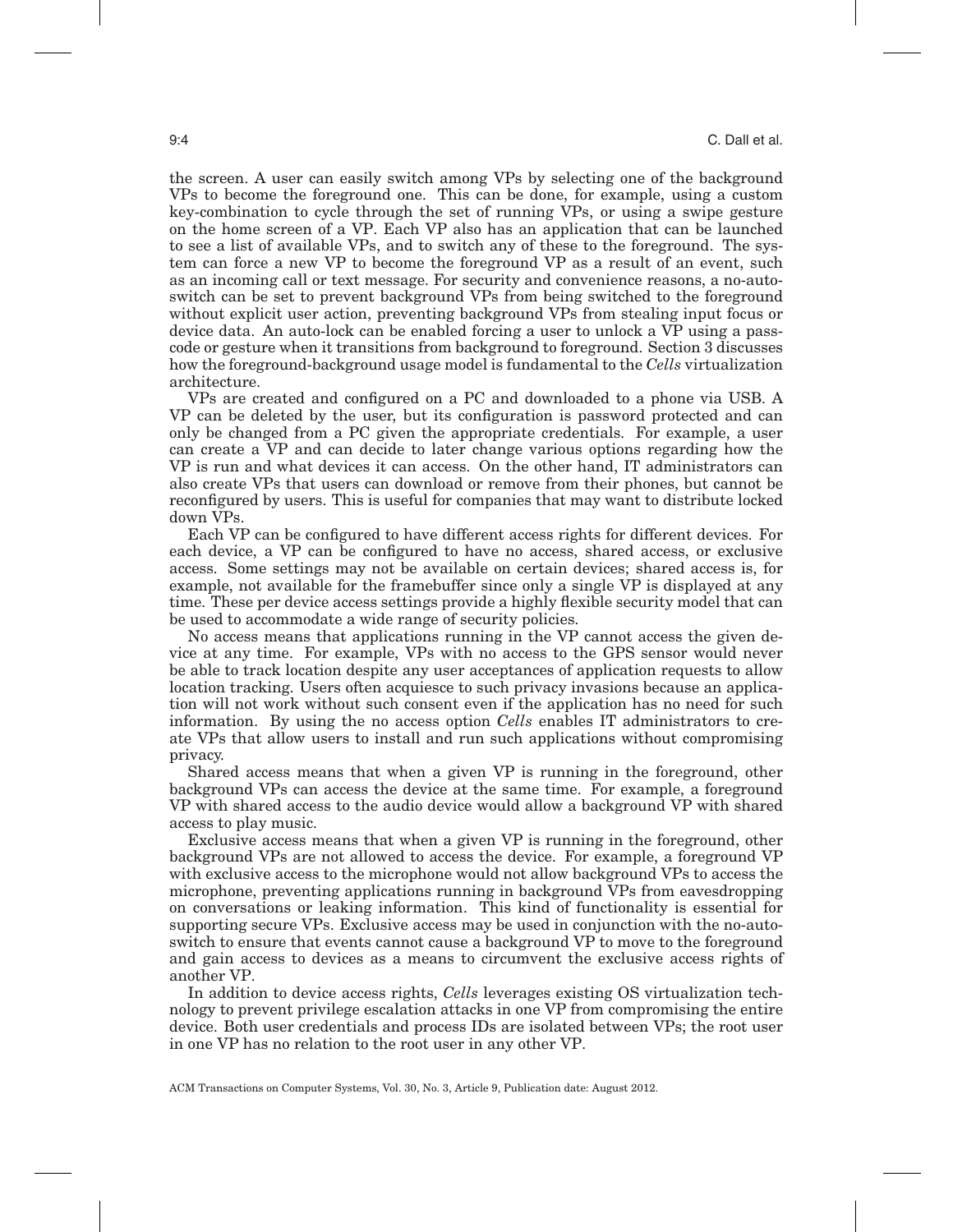

\*RIL: Vendor Radio Interface Layer library is loaded by CellD

Fig. 1. Overview of *Cells* architecture.

# **3. SYSTEM ARCHITECTURE**

Figure 1 provides an overview of the *Cells* system architecture. We describe *Cells* using Android since our prototype is based on it. Each VP runs a stock Android user space environment. *Cells* leverages lightweight OS virtualization [Bhattiprolu et al. 2008; Osman et al. 2002] to isolate VPs from one another. Each VP has its own private virtual namespace so that VPs can run concurrently and use the same OS resource names inside their respective namespaces, yet be isolated from and not conflict with each other. This is done by transparently remapping OS resource identifiers to virtual ones that are used by processes within each VP. File system paths, process identifiers (PIDs), IPC identifiers, network interface names, and user names (UIDs) must all be virtualized to prevent conflicts and ensure that processes running in one VP cannot see processes in other VPs. The Linux kernel, including the version used by Android, provides virtualization for these identifiers through namespaces [Bhattiprolu et al. 2008]. For example: the file system (FS) is virtualized using mount namespaces that allow different independent views of the FS and provide isolated private FS jails for VPs [Laadan et al. 2007]. *Cells* uses a single OS kernel across all VPs that virtualizes identifiers, kernel interfaces, and hardware resources such that several complete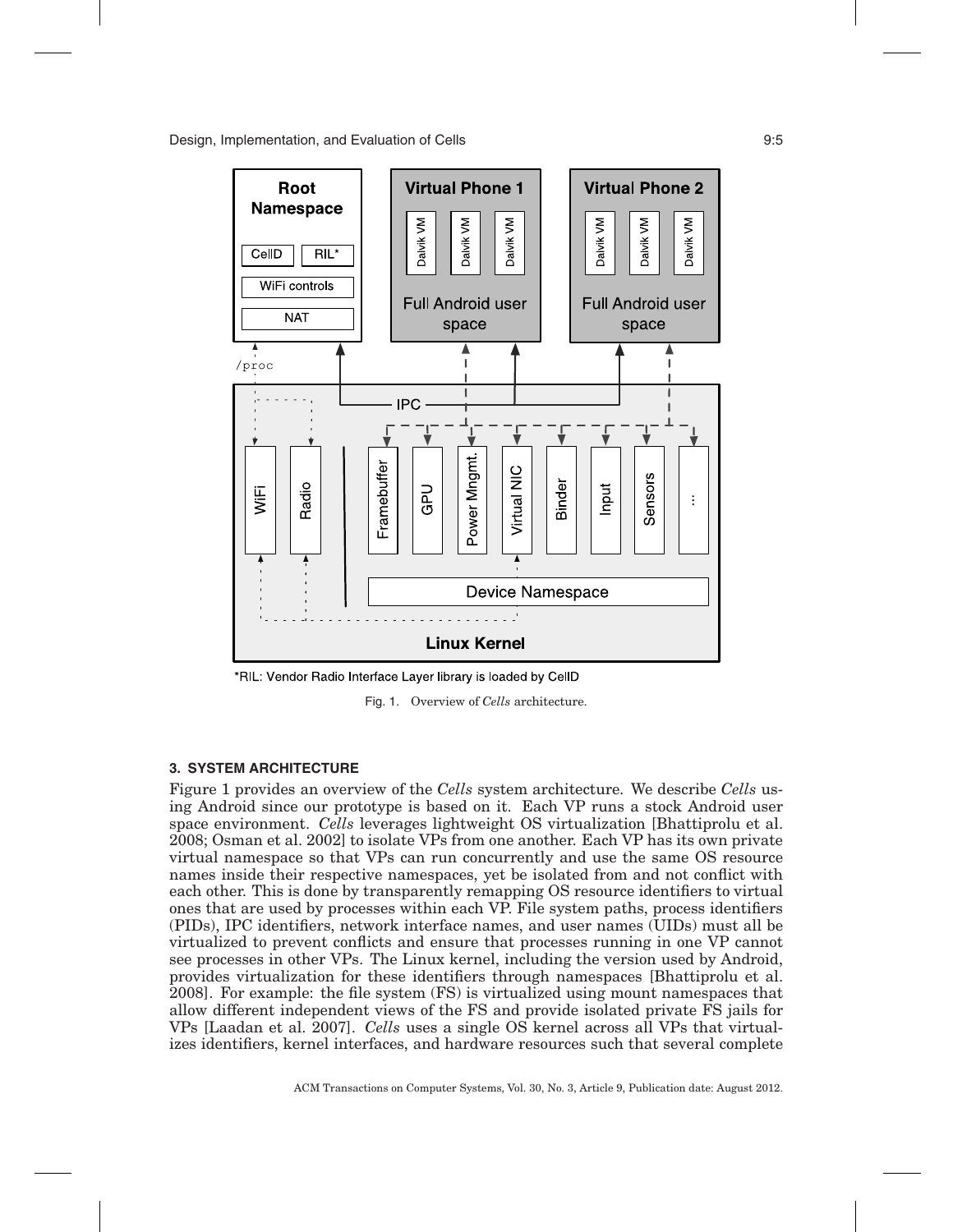9:6 C. Dall et al.

| <b>Device</b> | <b>Description</b>                   |  |
|---------------|--------------------------------------|--|
| Alarm $*$     | Wake-lock aware RTC alarm timer      |  |
| Audio         | Audio I/O (speakers, microphone)     |  |
| Binder*       | <b>IPC</b> framework                 |  |
| Bluetooth     | Short range communication            |  |
| Camera        | Video and still-frame input          |  |
| Framebuffer   | Display output                       |  |
| GPU           | Graphics Processing Unit             |  |
| Input         | Touchscreen and input buttons        |  |
| <b>LEDs</b>   | Backlight and indicator LEDs         |  |
| $Logger*$     | Lightweight RAM log driver           |  |
| $LMK*$        | Low memory killer                    |  |
| Network       | Wi-Fi and Cellular data              |  |
| Pmem*         | Contiguous physical memory allocator |  |
| Power*        | Power management framework           |  |
| Radio         | Cellular phone (GSM, CDMA)           |  |
| Sensors       | Accelerometer, GPS, proximity        |  |

Table I. Android Devices

**\***custom Google drivers.

execution environments, each containing several processes each running in their own Dalvik VM, can exist side-by-side in virtual OS sandboxes.

*Cells* is complementary to the use of the Dalvik process virtual machine (VM) in Android. The Dalvik VM is similar to a Java VM in that it provides a platformindependent environment for executing Java-like bytecodes. In Android, each application is run using a separate process with its own Dalvik VM instance. Dalvik provides some level of process isolation for each application, but all applications share a single smartphone environment. Dalvik provides no mechanism to support multiple smartphone environments. On the other hand, *Cells* provides an abstraction for the entire Android user environment to support multiple complete and isolated virtual smartphone environments. Each environment has its own system settings, installed applications, and application-specific settings. While Dalvik process virtualization focuses on enabling platform-independence and application isolation, *Cells* OS virtualization focuses on enabling multiple complete smartphone environments.

Basic OS virtualization is, however, insufficient to run a complete smartphone user space environment. Virtualization mechanisms have primarily been used in headless server environments with relatively few devices, such as networking and storage, which can already be virtualized in commodity OSes such as Linux. These mechanisms have been extended to desktop computers by virtualizing industry standard interconnection protocols such as PCI or USB. Smartphone applications, however, expect to be able to directly interact with a plethora of hardware devices, many of which are physically not designed to be multiplexed. Furthermore, tightly integrated smartphone hardware is generally accessed through vendor-specific memory-mapped control interfaces, not industry standard interconnection protocols. OS device virtualization support is non-existent for these devices. For Android, at least the devices listed in Table I must be fully supported, which include both hardware devices and pseudo devices unique to the Android environment. Three requirements for supporting devices must be met.

- (1) Support exclusive or shared access across VPs.
- (2) Never leak sensitive information between VPs.
- (3) Prevent malicious applications in one VP from interfering with device access by another VPs.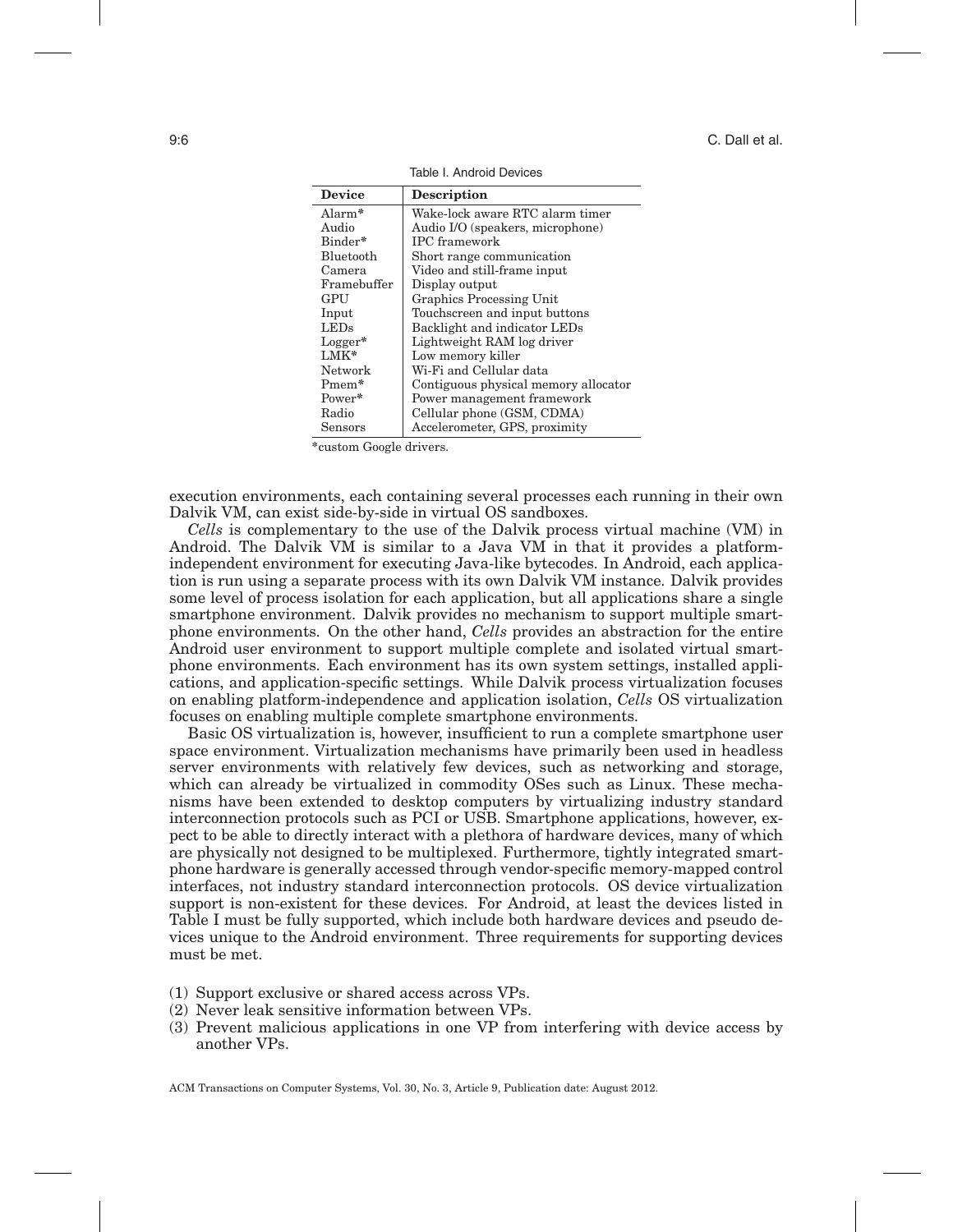*Cells* meets all three requirements in the tightly integrated, and often proprietary, smartphone ecosystem. It does so by integrating novel kernel-level and user-level device virtualization methods to present a complete virtual smartphone OS environment. Kernel-level mechanisms provide transparency and performance. User-level mechanisms provide portability and transparency when the user space environment provides interfaces that can be leveraged for virtualization. For proprietary devices with completely closed software stacks, user-level virtualization is necessary.

#### **3.1. Kernel-Level Device Virtualization**

*Cells* introduces a new kernel-level mechanism, *device namespaces*, that provides isolation and efficient hardware resource multiplexing in a manner that is completely transparent to applications. Figure 1 shows how device namespaces are implemented within the overall *Cells* architecture. Unlike PID or UID namespaces in the Linux kernel, which virtualize process identifiers, a device namespace does not virtualize identifiers. It is designed to be used by individual device drivers or kernel subsystems to tag data structures and to register callback functions. Callback functions are called when a device namespace changes state. Each VP uses a unique device namespace for device interaction. *Cells* leverages its foreground-background VP usage model to register callback functions that are called when the VP changes between foreground and background state. This enables devices to be aware of the VP state and change how they respond to a VP depending on whether it is visible to the user and therefore the foreground VP, or not visible to the user and therefore one of potentially multiple background VPs. The usage model is crucial for enabling *Cells* to virtualize devices efficiently and cleanly.

*Cells* virtualizes existing kernel interfaces based on three methods of implementing device namespace functionality. The first method is to create a device driver wrapper using a new device driver for a virtual device. The wrapper device then multiplexes access and communicates on behalf of applications to the real device driver. The wrapper typically passes through all requests from the foreground VP, and updates device state and access to the device when a new VP becomes the foreground VP. For example, *Cells* use a device driver wrapper to virtualize the framebuffer as described in Section 4.1.

The second method is to modify a device subsystem to be aware of device namespaces. For example, the input device subsystem in Linux handles various devices such as the touchscreen, navigation wheel, compass, GPS, proximity sensor, light sensor, headset input controls, and input buttons. The input subsystem consists of the input core, device drivers, and event handlers, the latter being responsible for passing input events to user space. By default in Linux, input events are sent to any process that is listening for them, but this does not provide the isolation needed for supporting VPs. To enable the input subsystem to use device namespaces, *Cells* only has to modify the event handlers so that, for each process listening for input events, event handlers first check if the corresponding device namespace is in the foreground. If it is not, the event is not raised to that specific process. The implementation is simple, and no changes are required to device drivers or the input core. As another example, virtualization of the power management subsystem is described in Section 5.

The third method of kernel-level device namespace virtualization is to modify a device driver to be aware of device namespaces. For example, Android includes a number of custom pseudodrivers that are not part of an existing kernel subsystem, such as the Binder IPC mechanism. To provide isolation among VPs, *Cells* needs to ensure that under no circumstances can a process in one VP gain access to Binder instances in another VP. This is done by modifying the Binder driver so that instead of allowing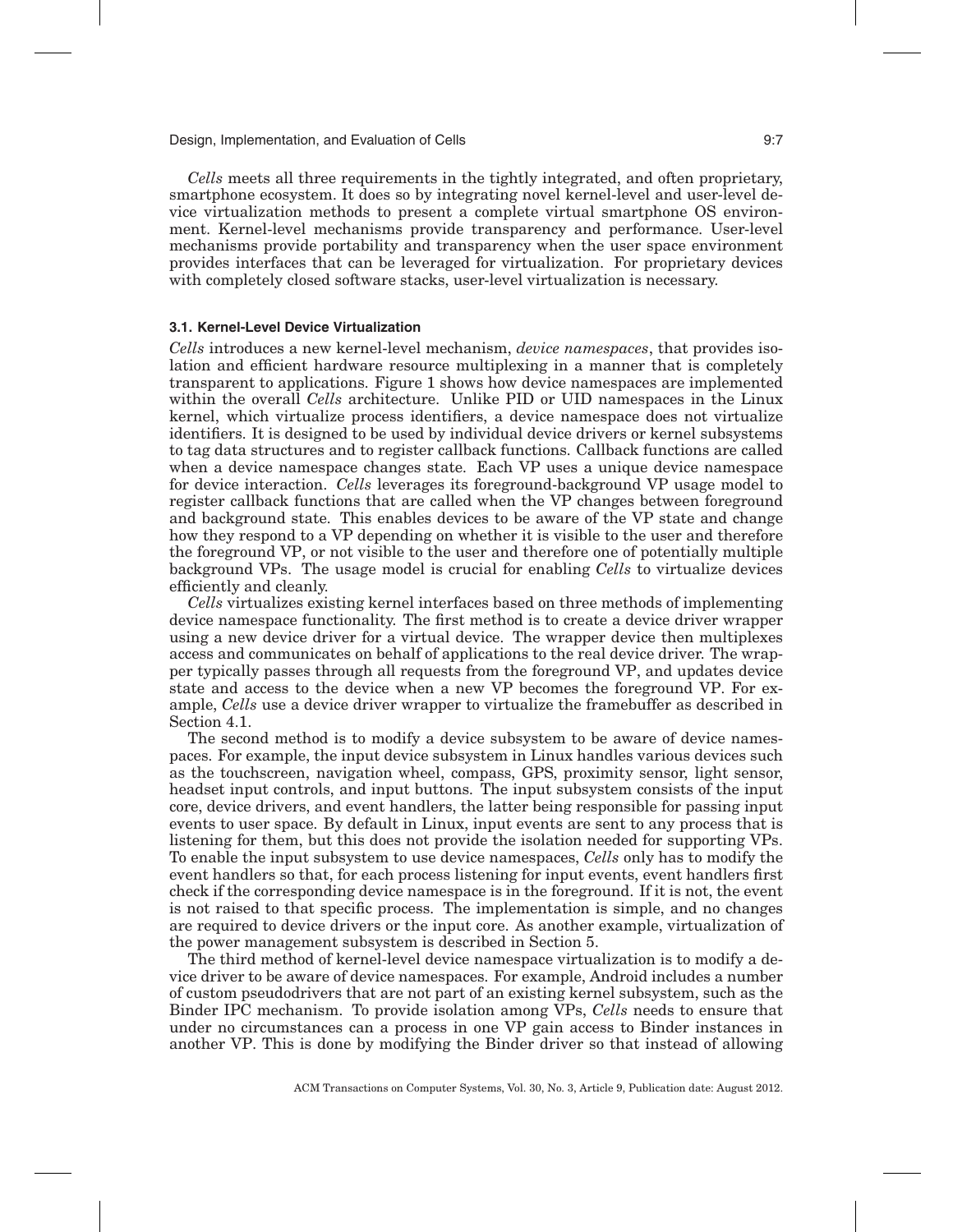Binder data structures to reference a single global list of all processes, they reference device namespace isolated lists and only allow communication between processes associated with the same device namespace. A Binder device namespace context is only initialized when the Binder device file is first opened, resulting in almost no overhead for future accesses. While the device driver itself needs to be modified, pseudodevice drivers that are not hardware-specific and thus changes only need to be made once for all hardware platforms. In some cases, however, it may be necessary to modify a hardware-specific device driver to make it aware of device namespaces. For most devices, this is straightforward and involves duplicating necessary driver state upon device namespace creation and tagging the data describing that state with the device namespace. Even this can be avoided if the device driver provides some basic capabilities as described in Section 4.2, which discusses GPU virtualization.

# **3.2. User-Level Device Virtualization**

In addition to kernel-level device namespace mechanisms, *Cells* introduces a user-level device namespace proxy mechanism that offers similar functionality for devices, such as the cellular baseband processor, that are proprietary and entirely closed source. *Cells* also uses this mechanism to virtualize device configuration, such as Wi-Fi, which occurs in user space. Sections 6 and 7 describe how this user-level proxy approach is used to virtualize telephony and wireless network configuration.

Figure 1 shows the relationship between VPs, kernel-level device namespaces, and user-level device namespace proxies which are contained in a *root namespace*. *Cells* works by booting a minimal init environment in a root namespace which is not visible to any VP and is used to manage individual VPs. The root namespace is considered part of the trusted computing base and processes in the root namespace have full access to the entire file system. The init environment starts a custom process, CellD, which manages the starting and switching of VPs between operating in the background or foreground. Kernel device namespaces export an interface to the root namespace through the /proc filesystem that is used to switch the foreground VP and set access permissions for devices. CellD also coordinates user space virtualization mechanisms such as the configuration of telephony and wireless networking.

To start a new VP, CellD mounts the VP filesystem, clones itself into a new process with separate namespaces, and starts the VP's init process to boot up the user space environment. CellD also sets up the limited set of IPC sockets accessible to processes in the VP for communicating with the root namespace. The controlled set of IPC sockets is the only mechanism that can be used for communicating with the root namespace; all other IPC mechanism are internal to the respective VP. *Cells* also leverages existing Linux kernel frameworks for resource control to prevent resource starvation from a single VP [Kolyshkin 2011].

# **3.3. Scalability and Security**

*Cells* uses three scalability techniques to enable multiple VPs running the same Android environment to share code and reduce memory usage. First, the same base file system is shared read-only among VPs. To provide a read-write file system view for a VP, file system unioning [Wright et al. 2006] is used to join the read-only base file system with a writable file system layer by stacking the latter on top of the former. This creates a unioned view of the two: file system objects, namely files and directories, from the writable layer are always visible, while objects from the read-only layer are only visible if no corresponding object exists in the other layer. Second, when a new VP is started, *Cells* enables Linux Kernel Samepage Merging (KSM) for a short time to further reduce memory usage by finding anonymous memory pages used by the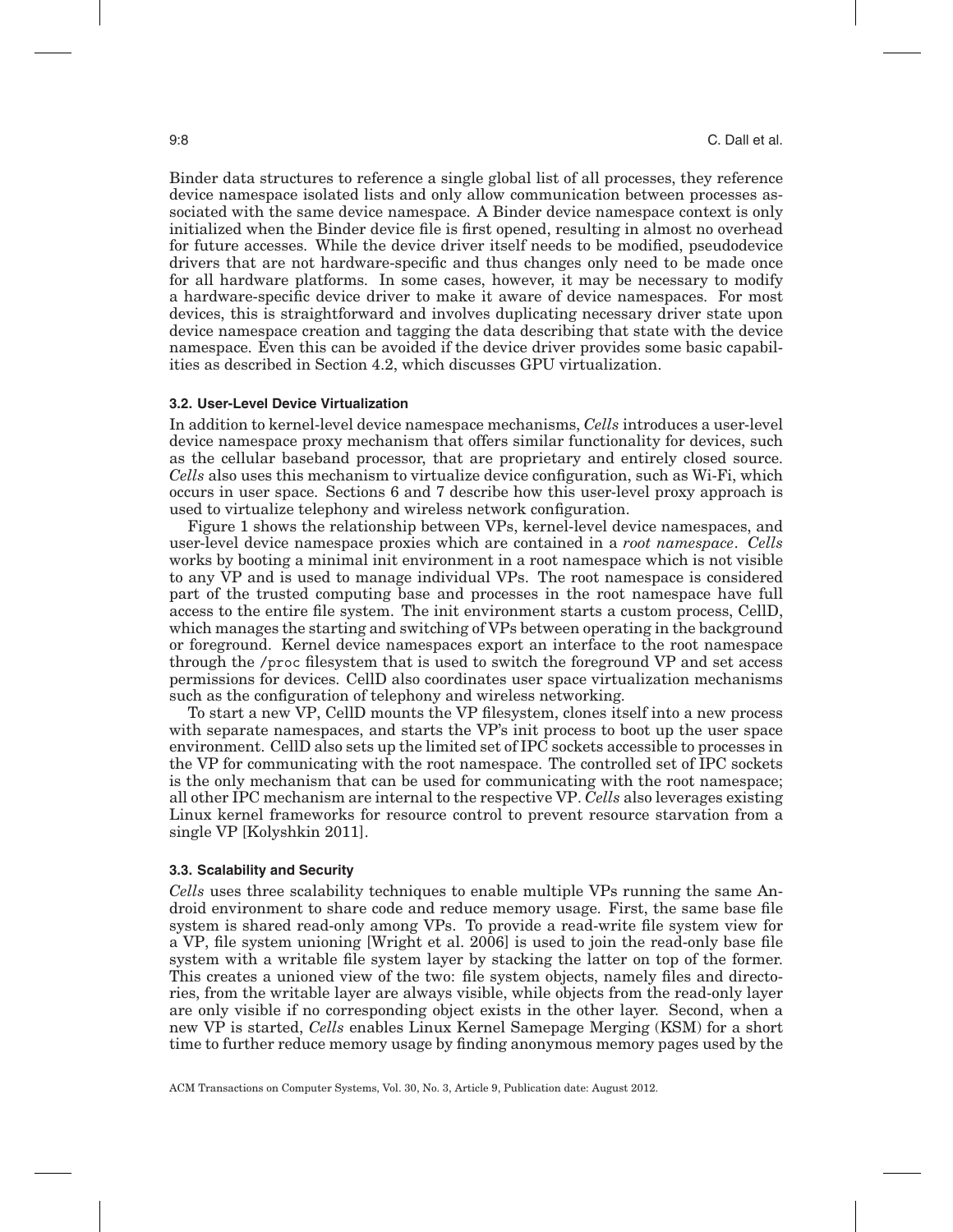user space environment that have the same contents, then arranging for one copy to be shared among the various VPs [Waldspurger 2002]. Third, *Cells* leverages the Android low memory killer to increase the total number of VPs it is possible to run on a device without sacrificing functionality. The Android low memory killer kills background and inactive processes consuming large amounts of RAM. Android starts these processes purely as an optimization to reduce application startup-time, so these processes can be killed and restarted without any loss of functionality. Critical system processes are never chosen to be killed, and if the user requires the services of a background process which was killed, the process is simply restarted.

*Cells* uses four techniques to isolate all VPs from the root namespace and from one another, thereby securing both system and individual VP data from malicious reads or writes. First, user credentials, virtualized through UID namespaces, isolate the root user in one VP from the root user in the root namespace or the root user in any other VP. Second, kernel-level device namespaces isolate device access and associated data; no data or device state may be accessed outside a VP's device namespace. Third, mount namespaces provide a unique and separate FS view for each VP; no files belonging to one VP may be accessed by another VP. Fourth, CellD removes the capability to create device nodes inside a VP, preventing processes from gaining direct access to Linux devices outside their environment, for example, by re-mounting block devices. These isolation techniques secure *Cells* system data from each VP, and individual VP data from other VPs. For example, a privilege escalation or root attack compromising one VP has no access to the root namespace or any other VP, and cannot use device node creation or super-user access to read or write data in any other VP.

# **4. GRAPHICS**

The display and its associated graphics hardware are some of the most important devices in smartphones. Applications expect to take full advantage of any hardware display acceleration or graphics processing unit (GPU) available on the smartphone. In fact, modern mobile operating systems make heavy use of hardware graphics acceleration for simple user interactions such as swiping between home screens or displaying menus, and the smooth hardware-assisted graphics is crucial for a rich user experience. Android, for example, uses a process called the *SurfaceFlinger* to compose application windows onto the screen. The SurfaceFlinger process uses the GPU to efficiently blend, animate, or transition application windows for display. Android also makes the GPU available to individual applications through the Open Graphics Library embedded systems API, or *OpenGL ES*. This library specifies a standard interface to accelerated 2D and 3D graphics processing hardware.

*Cells* virtualizes the display and drawing hardware at two distinct yet interconnected layers: the Linux framebuffer interface used for basic display rendering, and the GPU used by OpenGL for more advanced drawing operations. The standard Linux framebuffer interface used by Android provides an abstraction to a physical display device through a piece of memory called *screen memory*. Screen memory is dedicated to and controlled exclusively by the display device, and its contents correspond exactly to pixels shown on the display. For performance reasons, screen memory is mapped and written to directly by both user space processes and GPU hardware. The GPU, however, is only manipulated by user space processes through an OpenGL API, and while the API itself is open, its implementation is often proprietary. The performance critical nature of graphics processing, direct memory mapping of screen memory to processes and kernel drivers, and the use of proprietary drawing libraries present new challenges for virtualizing mobile devices.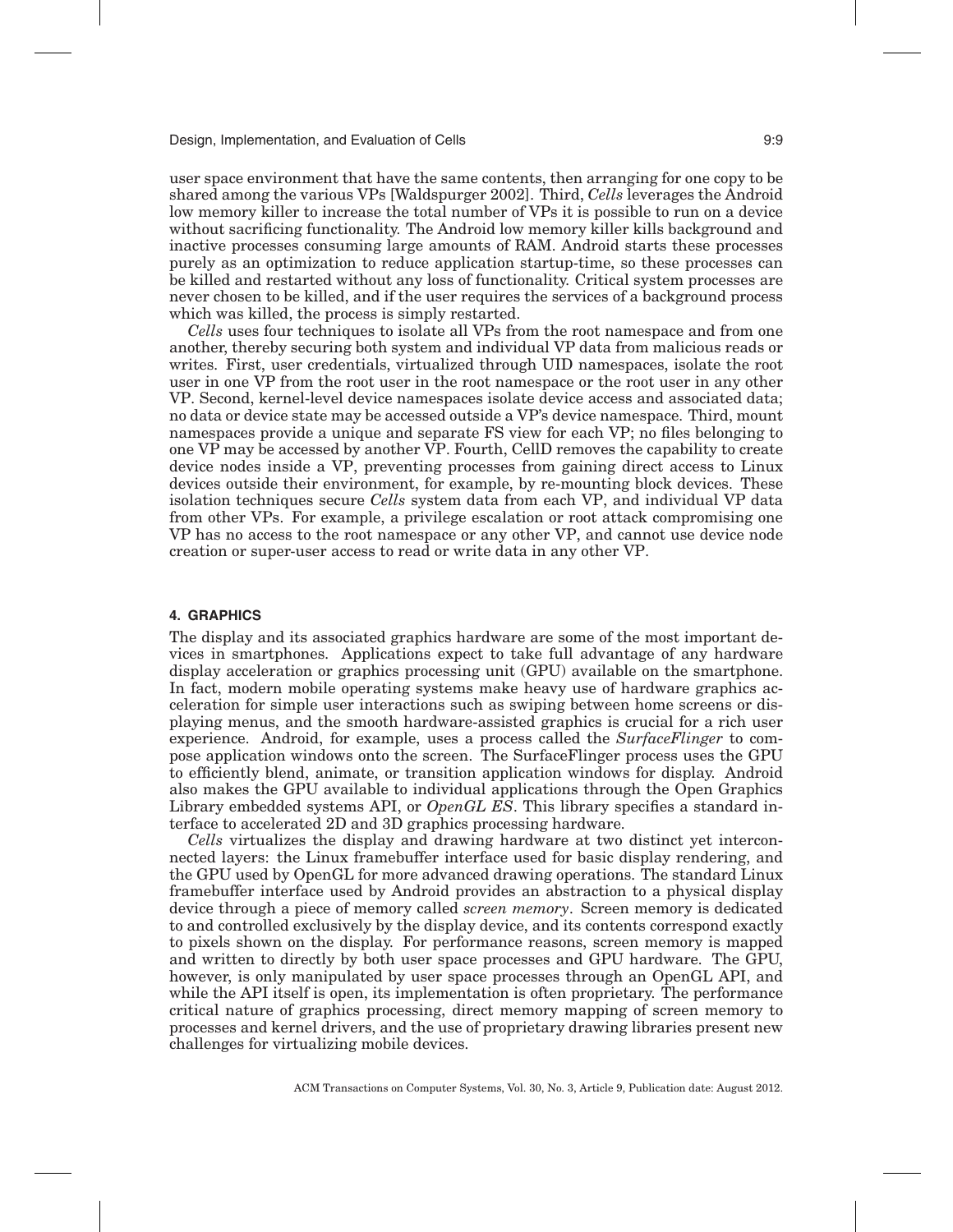# **4.1. Framebuffer**

To virtualize framebuffer access in multiple VPs, *Cells* leverages the kernel-level device namespace and its foreground-background usage model in a new multiplexing framebuffer device driver, mux fb, which serves as a simple, device-independent wrapper to a hardware framebuffer driver. The mux fb driver registers as a standard framebuffer device and multiplexes access to a single physical device. The foreground VP is given exclusive access to the screen memory and display hardware while each background VP maintains virtual hardware state and renders any output to a virtual screen memory buffer in system RAM, referred to as the *backing buffer*. VP access to the mux fb driver is isolated through the VP's associated device namespace such that a unique virtual device state and backing buffer is associated with each VP. The mux fb driver currently supports multiplexing a single physical framebuffer device, but more complicated multiplexing schemes involving multiple physical devices could be accomplished in a similar manner.

In Linux, the basic framebuffer usage pattern involves three types of accesses: mmaps, standard control ioctls, and custom ioctls. When a process mmaps an open framebuffer device file, the driver is expected to map its associated screen memory into the process' address space allowing the process to render directly on the display. A process controls and configures the framebuffer hardware state through a set of standard control ioctls defined by the Linux framebuffer interface that can, for example, change the pixel format. Each framebuffer device may also define custom ioctls which can be used to perform accelerated drawing or rendering operations.

*Cells* passes all accesses to the mux fb device from the foreground VP directly to the hardware driver. This includes control ioctls as well as custom ioctls, allowing applications in the foreground VP to take full advantage of any custom ioctls implemented by the physical device driver and used, for example, to accelerate rendering. When an application running in the foreground VP mmaps an open mux fb device, the mux fb driver simply maps the physical screen memory controlled by the hardware driver. This creates the same zero-overhead pass-through to the screen memory as on native systems.

*Cells* does not pass any accesses to the mux fb driver from background VPs to the hardware back end, ensuring that the foreground VP has exclusive hardware access. Standard control ioctls are applied to virtual hardware state maintained in RAM. Custom ioctls, by definition, perform nonstandard functions such as graphics acceleration or memory allocation, and therefore accesses to these functions from background VPs must be at least partially handled by the hardware driver which defined them. Instead of passing the ioctl to the hardware driver, *Cells* uses a new notification API that allows the hardware driver to appropriately virtualize the access. If the hardware driver does not register for this new notification, *Cells* can handle custom ioctls in one of two ways. One way would be to simply return an error code. Another way would be to block the calling process when the custom ioctl is called from a background VP; the process would be unblocked when the VP is switched into the foreground, allowing the ioctl to be handled by the hardware driver. Returning an error code was sufficient for both the Nexus 1 and Nexus S systems. If returning an error code causes the background VP to become unstable, *Cells* can block the calling process allowing the ioctl to be handled by the hardware driver once the VP is switched into the foreground. When an application running in a background VP mmaps the framebuffer device, the mux  $f$ b driver will map the appropriate backing buffer into the process' virtual address space. This gives applications running in background VPs zero-overhead access to virtualized screen memory.

Not only do background VPs have zero-overhead access to virtual screen memory, but *Cells* also provides each background VP direct access to drawing hardware when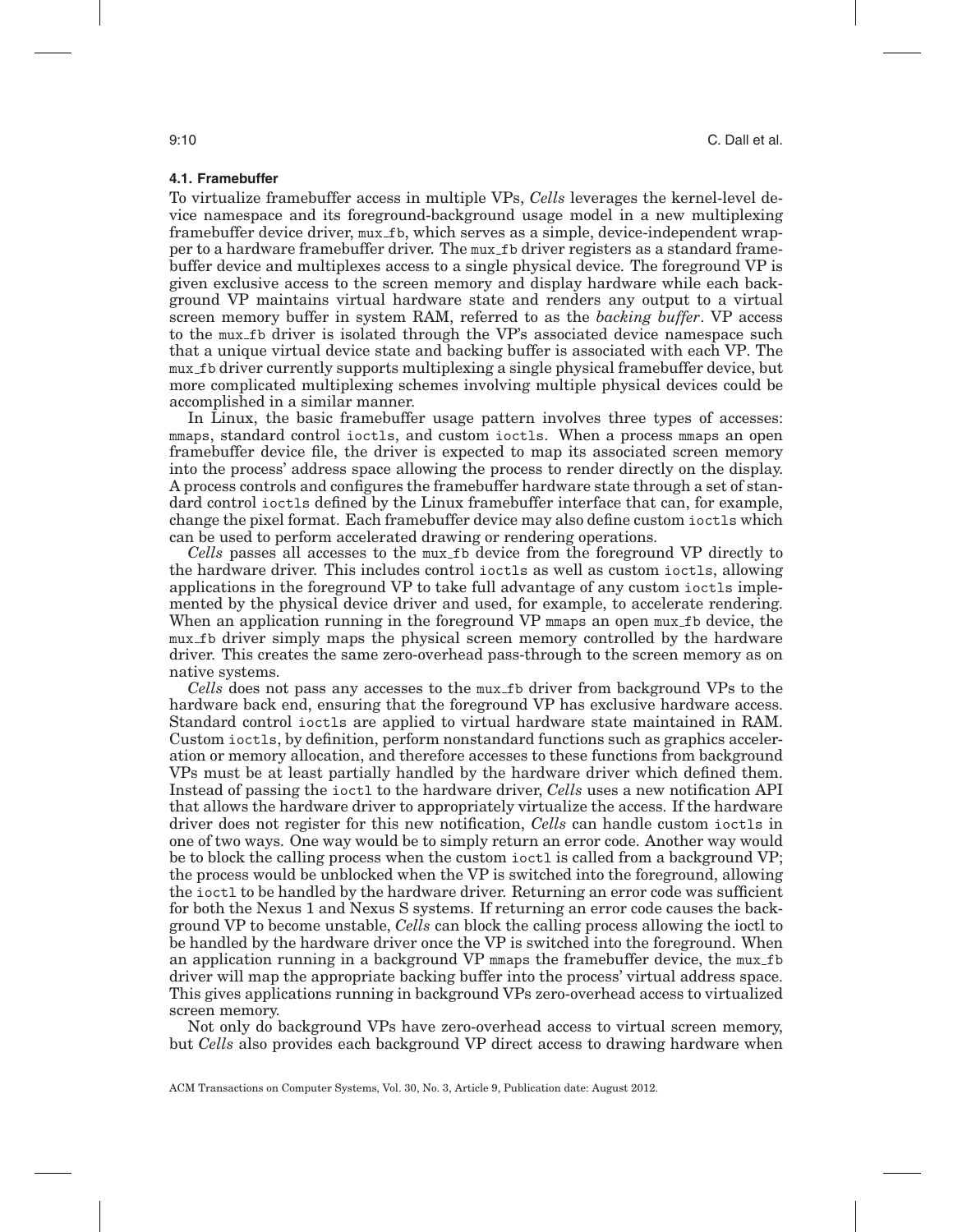it is switched into the foreground. Switching the display from a foreground VP to a background VP is accomplished in four steps, all of which must occur before any additional framebuffer operations are performed:

- (1) screen memory remapping;
- (2) screen memory deep copy;
- (3) hardware state synchronization;
- (4) GPU coordination.

Screen memory remapping is done by altering the page table entries for each process that has mapped framebuffer screen memory, and redirecting virtual addresses in each process to new physical locations. Processes running in the VP which is to be moved into the background have their virtual addresses remapped to backing memory in system RAM, and processes running in the VP that is to become the foreground have their virtual addresses remapped to physical screen memory. The screen memory deep copy is done by copying the contents of the screen memory into the previous foreground VP's backing buffer and copying the contents of the new foreground VP's backing buffer into screen memory. This copy is not strictly necessary if the new foreground VP completely redraws the screen. Hardware state synchronization is done by saving the current hardware state into the virtual state of the previous foreground VP and then setting the current hardware state to the new foreground VP's virtual hardware state. Because the display device only uses the current hardware state to output the screen memory, there is no need to correlate particular drawing updates with individual standard control ioctls; only the accumulated virtual hardware state is needed thus avoiding costly record/replay of framebuffer ioctls. GPU coordination, discussed in Section 4.2, involves notifying the GPU of the screen memory address switch so that it can update any internal graphics memory mappings.

To better scale the *Cells* framebuffer virtualization, backing buffers in system RAM could be reduced to a single memory page which is mapped into the entire screen memory virtual address region of background VPs. This optimization not only saves memory, but also eliminates the need for the screen memory deep copy. However, it does require the VP's user space environment to redraw the entire screen when it becomes the foreground VP. Fortunately, redraw overhead is minimal, and Android conveniently provides this functionality through the fbearlysuspend driver discussed in Section 5.1.

In our testing, we found that the Android *gralloc* library (used to allocate graphics memory for applications) used framebuffer device identification information, such as the name of the driver, to enable or disable graphics functionality. In some cases, the gralloc library would generate errors when unexpected values were returned by the framebuffer driver. To solve this problem, the mux fb driver replicates the identifying information of the hardware driver. Thus, to all user space programs, the device looks exactly like the underlying physical device that is being multiplexed.

## **4.2. GPU**

Modern smartphone users expect a smooth, responsive, and highly polished experience from the user interface. Poor quality graphics or clunky animations give users an out-dated or "old" experience, for example, the lock screen should not simply disappear, it should smoothly transition to a home screen or application perhaps by making icons appear to "fly" onto the screen. Smartphone manufacturers use dedicated graphics processing units, GPUs, to efficently render these complicated animations.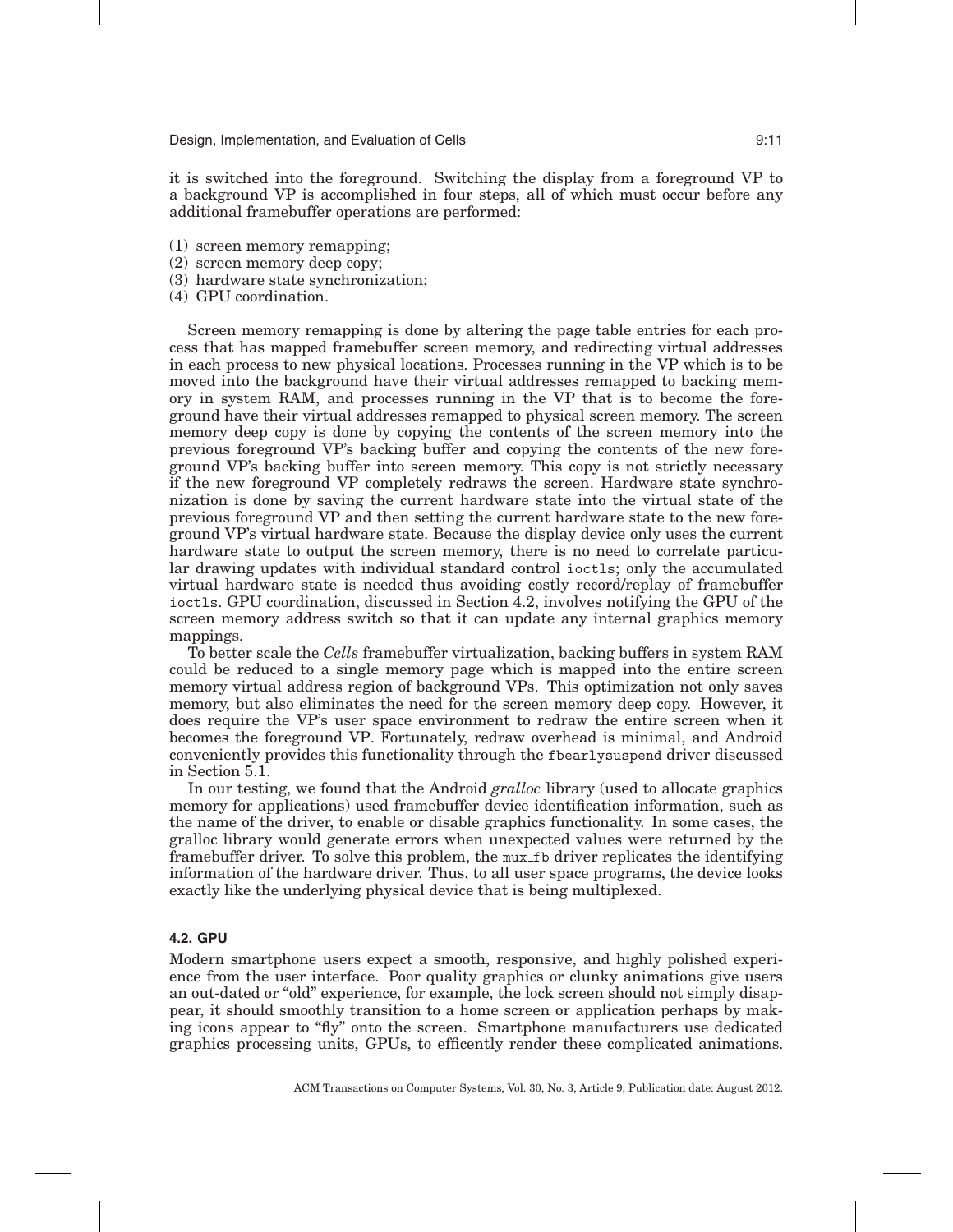Applications running on the smartphone can also expect to use the GPU to render application specific graphics such as scenes in a video game, or custom animations such as a paper-like page curl in a document reader. This means that all VPs running on the smartphone require simultaneous, isolated access to the computational power of the GPU. However, virtualization of graphics resources is an extremely challenging problem for two primary reasons.

First, there is no standard operating system interface to the GPU. A user space application interacts with the GPU solely through a graphics API such as OpenGL. GPU hardware vendors provide an implementation of the OpenGL library that interacts with the physical graphics hardware through often proprietary or opaque interfaces. Details of the GPU hardware and OpenGL library implementation are kept as closely guarded industry secrets. Graphics driver integration with existing operating system kernel mechanisms such as memory management are generally obfuscated by the closed nature of both the hardware and software using the OS. This leads to unnecessarily duplicated or overlapping functionality in the driver and user space libraries.

Second, graphics APIs such as the OpenGL API guarantee processes graphics memory isolation; one process may not access the graphics memory of another process. Modern GPUs accomplish this using their own hardware memory management unit (MMU) to translate "device virtual addresses" into physically addressable RAM. Memory allocated for graphics processing must therefore be accessible by three different systems, the OS kernel, the user space process, and the GPU, in four different address spaces, user virtual, GPU device virtual, kernel linear, and physical addresses. While it is a primary task of the operating system to manage memory, the closed nature of graphics hardware and software forces GPU device driver and graphics library developers to write custom memory management infrastructures with knowledge of the device specifics. In some cases, small pieces of software run directly on the GPU to handle hardware events such as IRQs and memory page faults [Imagination Technologies Ltd. 2011]. This autonomy from core operating system management infrastructure creates a challenging virtualization problem.

*Cells* solves these challenges, and virtualizes the GPU by leveraging the existing graphics API and GPU hardware isolation mechanisms in combination with screen memory virtualization similar to the framebuffer virtualization described in Section 4.1. Because each VP is essentially an isolated collection of processes running on the same operating system kernel, a VP can be given direct pass-through access to the GPU device. The graphics API, such as OpenGL used in Android, utilizes GPU hardware isolation mechanisms, through the single OS kernel driver, to run each process in its own *graphics context*. Entire VPs are isolated from one another through these graphics contexts, and therefore no further GPU isolation is required. However, each VP requires isolated screen memory on which to compose the final scene displayed to the user, and in general the GPU driver requests and uses this memory directly from within the OS kernel.

*Cells* solves this problem by leveraging its foreground-background usage model to provide a virtualization solution similar to framebuffer screen memory remapping. The foreground VP uses the GPU to render directly into screen memory, while background VPs will use the same GPU, through the previously discussed isolation mechanisms, to render into their respective backing buffers. When switching the foreground VP, the GPU driver locates all GPU virtual addresses allocated by the current foreground VP and mapped to the screen memory, and remaps them to point to the VP's backing buffer. Correspondingly, the GPU driver locates GPU addresses allocated by the selected background VP and mapped to its backing buffer, and remaps them to point to screen memory. To accomplish this remapping, *Cells* provides a callback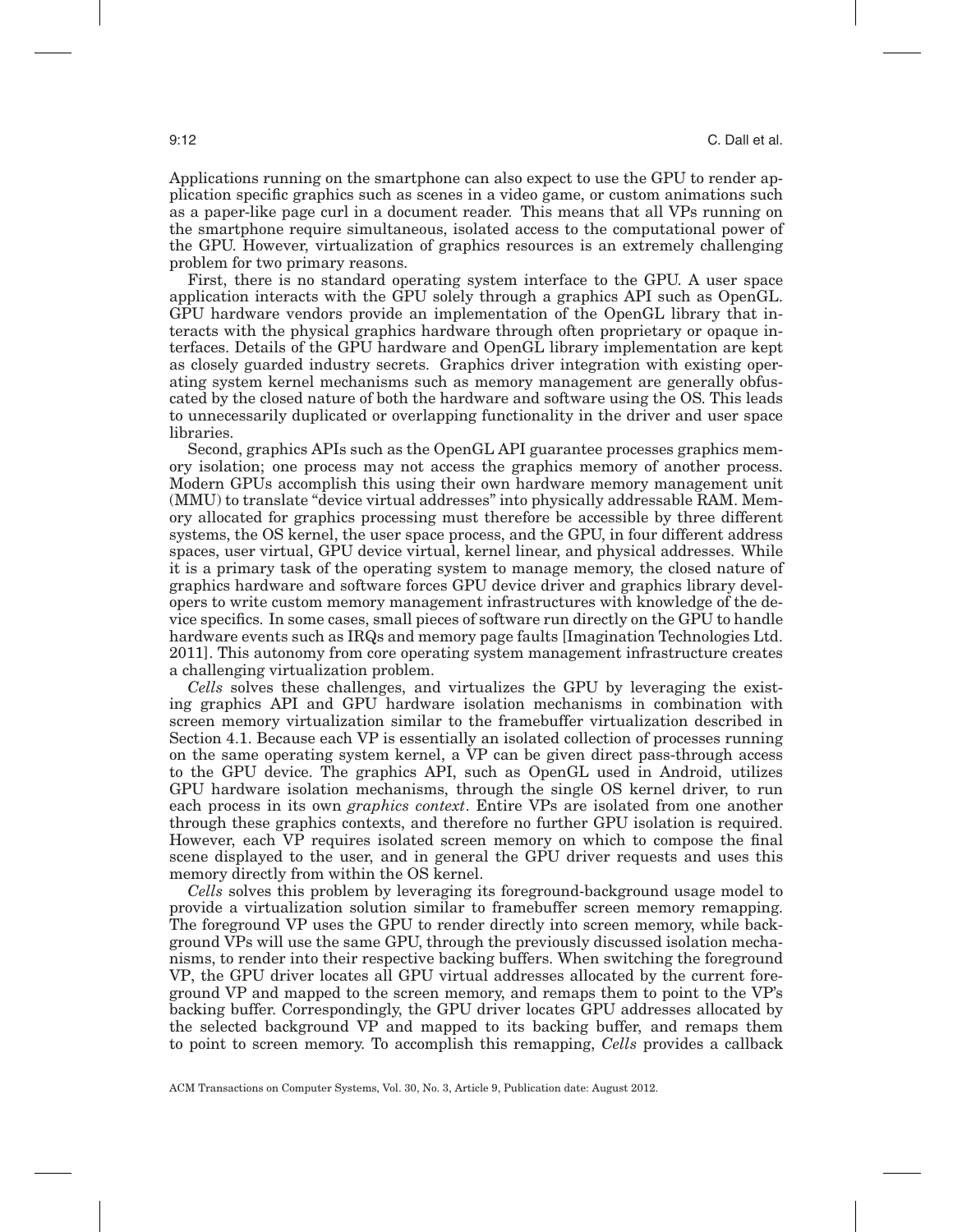interface from the mux fb driver that provides source and destination physical addresses on each foreground VP switch. This allows the driver to properly locate and switch GPU virtual address mappings.

While this technique necessitates a certain level of access to the GPU driver, it does not preclude the possibility of using a proprietary driver so long as it exposes three basic capabilities. Any driver that implements the *Cells* GPU virtualization mechanism must provide the ability to do the following.

- (1) remap GPU device virtual addresses to specified physical addresses;
- (2) safely reinitialize the GPU device or ignore re-initialization attempts as each VP running an unmodified user space configuration will attempt to initialize the GPU on startup.
- (3) Ignore device power management and other non-graphics-related hardware state updates, making it possible to ignore such events from a user space instance running in a background VP.

Some of these capabilities were already available in the *Adreno* GPU driver, used in the Nexus 1, but not all. We added a modest number of lines of code to the *Adreno* GPU driver and *PowerVR* GPU driver, used in the Nexus S, to implement these three capabilities. For the Linux kernel version 2.6.35 used with Android version 2.3.3, we added or changed less than 200 lines of code to the *Adreno* GPU driver and less than 500 lines of code to the *PowerVR* GPU driver. These are relatively small changes, given that the *Adreno* GPU driver is almost 6,000 lines of code and the *PowerVR* GPU driver is almost 50,000 lines of code.

While most modern GPUs include an MMU, there are some devices which require memory used by the GPU to be physically contiguous. For example, the *Adreno* GPU can selectively disable the use of the MMU. For *Cells* GPU virtualization to work under these conditions, the backing memory in system RAM must be physically contiguous. This can be done by allocating the backing memory either with kmalloc, or using an alternate physical memory allocator such as Google's pmem driver or Samsung's s3c mem driver.

## **5. POWER MANAGEMENT**

To provide *Cells* users the same power management experience as nonvirtualized phones, we apply two simple virtualization principles:

- (1) background VPs should not be able to put the device into a low power mode,
- (2) background VPs should not prevent the foreground VP from putting the device into a low power mode.

We apply these principles to Android's custom power management, which is based on the premise that a mobile phone's preferred state should be suspended. Android introduces three interfaces which attempt to extend the battery life of mobile devices through extremely aggressive power management: *early suspend*, *fbearlysuspend*, and *wake locks*, also known as suspend blockers [Wysocki 2011b].

The *early suspend* subsystem is an ordered callback interface allowing drivers to receive notifications just before a device is suspended and after it resumes. *Cells* virtualizes this subsystem by disallowing background VPs from initiating suspend operations. The remaining two Android-specific power management interfaces present unique challenges and offer insights into aggressive power management virtualization.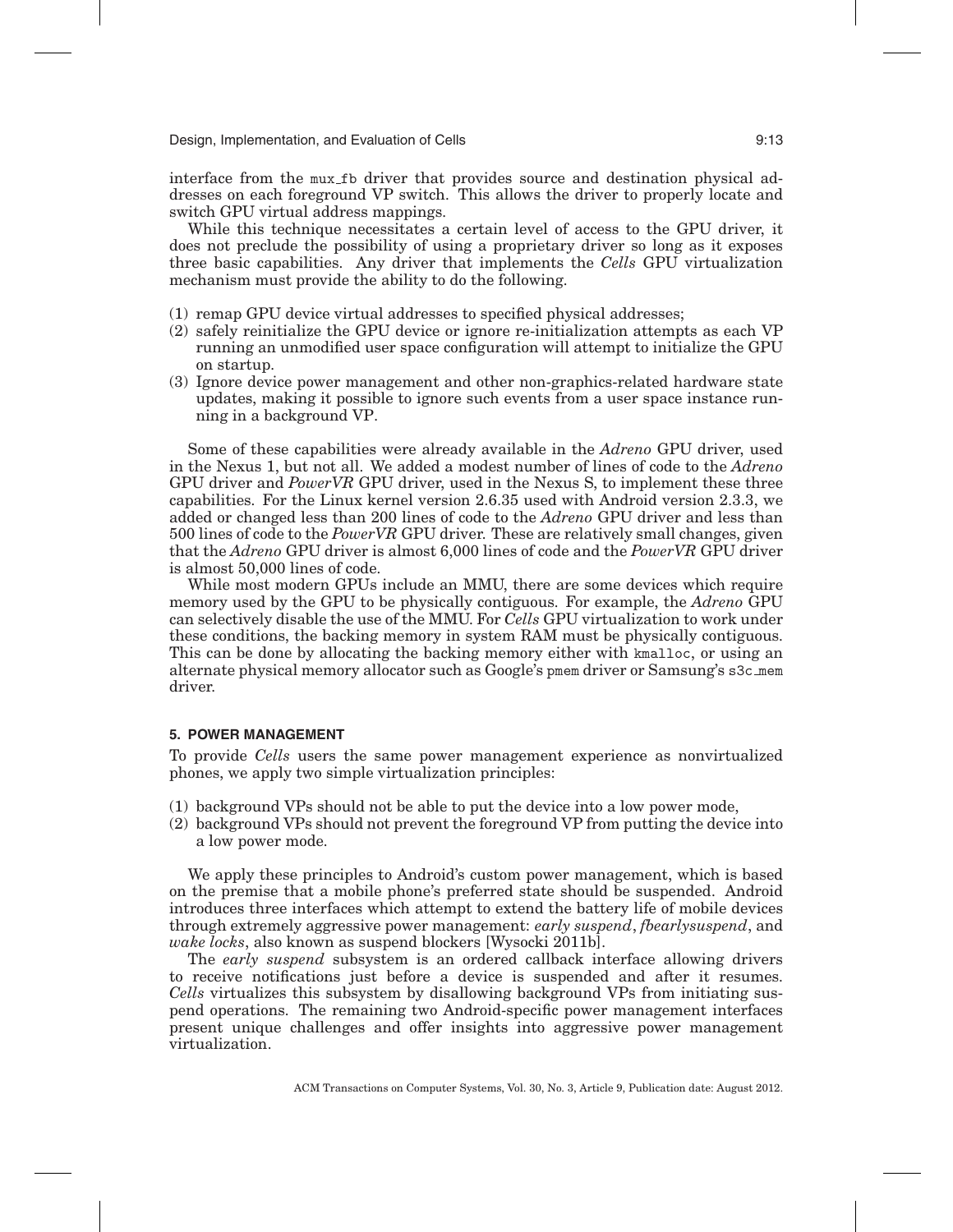### **5.1. Frame Buffer Early Suspend**

The *fbearlysuspend* driver exports display device suspend and resume state into user space. This allows user space to block all processes using the display while the display is powered off, and redraw the screen after the display is powered on. Power is saved since the overall device workload is lower and devices such as the GPU may be powered down or made quiescent. Android implements this functionality with two sysfs files, wait for fb sleep and wait for fb wake. When a user process opens and reads from one of these files, the read blocks until the framebuffer device is either asleep or awake, respectively.

*Cells* virtualizes fbearlysuspend by making it namespace aware, leveraging the kernel-level device namespace and foreground-background usage model. In the foreground VP, reading these two sysfs files functions exactly as a nonvirtualized system. Reads from a background VP always report the device as sleeping. When the foreground VP switches, all processes in all VPs blocked on either of the two files are unblocked, and the return values from the read calls are based on the new state of the VP in which the process is running. Processes in the new foreground VP see the display as awake, processes in the formerly foreground VP see the display as asleep, and processes running in background VPs that remain in the background continue to see the display as asleep. This forces background VPs to pause drawing or rendering which reduces overall system load by reducing the number of processes using hardware drawing resources, and increases graphics throughput in the foreground VP by ensuring that its processes have exclusive access to the hardware.

### **5.2. Wake Locks**

Power management in Android is predicated on the notion that the base state of the smartphone device should be low-power mode. Processes or kernel drivers must explicitly request that the device remain active. This is accomplished through *wake locks*, or suspend blockers [Wysocki 2011a, 2011b], and a corresponding kernel subsystem that uses a timer to opportunistically suspend the device even if processes are still running.

Wake locks are a special kind of OS kernel reference counter with two states: *active* and *inactive*. When a wake lock is "locked", its state is changed to active; when "unlocked," its state is changed to inactive. A wake lock can be locked multiple times, but only requires a single unlock to put it into the inactive state. The Android system will not enter suspend, or low power mode, until all wake locks are inactive. When all locks are inactive, the suspend timer is started. If the timer expires without an intervening lock then the device is powered down.

Wake locks in a background VP interfering with the foreground VP's ability to suspend the device coupled with their distributed use and initialization make wake locks a challenging virtualization problem. Wake locks can be created statically at compile time or dynamically by kernel drivers or user space. They can also be locked and unlocked from user context, kernel context (work queues), and interrupt context (IRQ handlers) independently, making determination of the VP to which a wake lock belongs a nontrivial task.

*Cells* leverages the kernel-level device namespace and foreground-background usage model to maintain both kernel and user space wake lock interfaces while adhering to the two virtualization principles specified above. The solution is predicated on three assumptions. First, all lock and unlock coordination in the trusted root namespace was correct and appropriate before virtualization. Second, we trust the kernel and its drivers, that is, when a lock or unlock is called from interrupt context, we perform the operation unconditionally. Third, the foreground VP maintains full control of the hardware.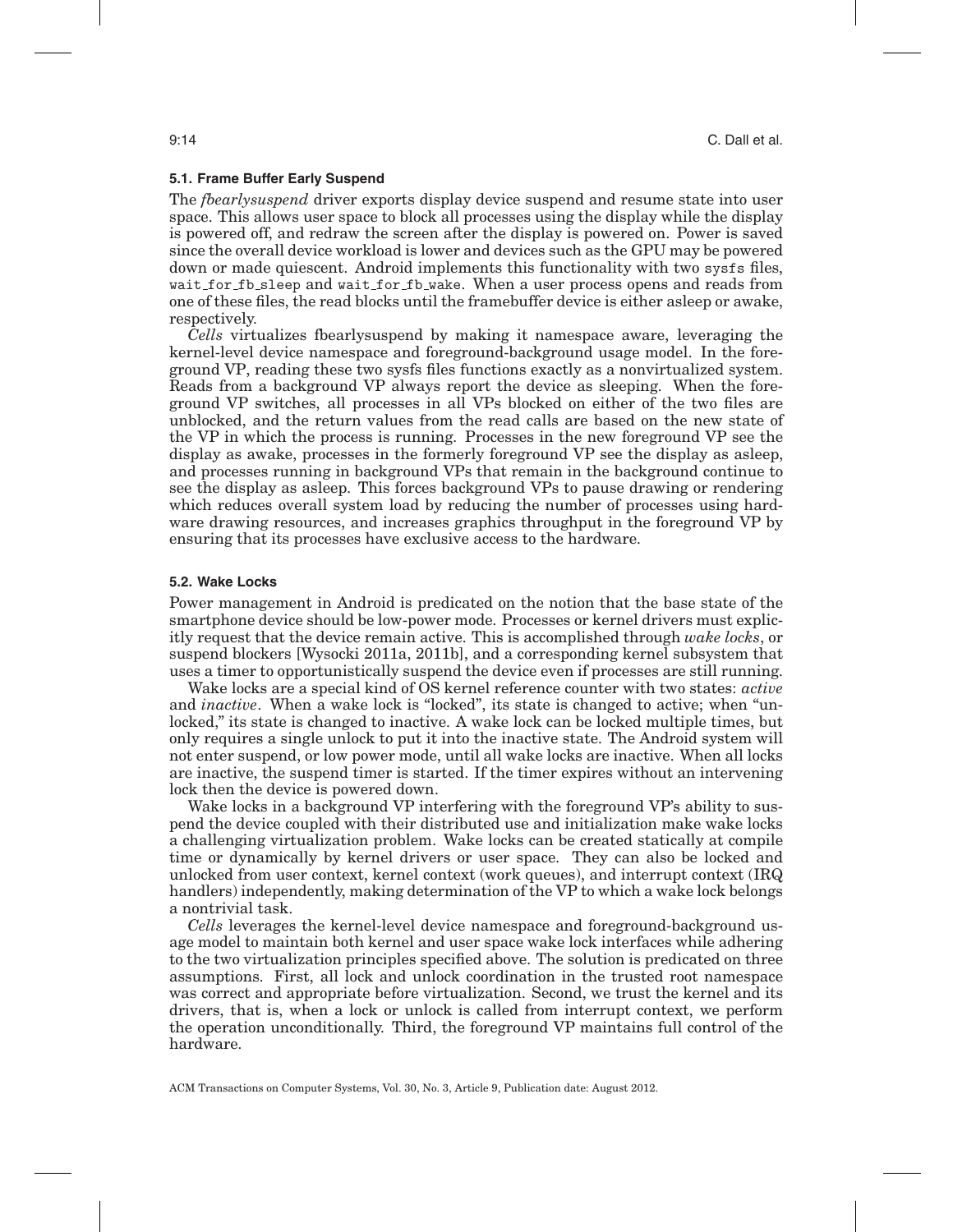Under these assumptions, *Cells* virtualizes Android wake locks using device namespaces to tag lock and unlock operations. Multiple device namespaces can independently lock and unlock the same wake lock, and power management operations are only initiated based on the state of the set of locks associated with the foreground VP. The solution comprises the following set of rules.

- (1) When a wake lock is locked, a namespace "token" is associated with the lock indicating the context in which the lock was taken. A wake lock token may contain references to multiple namespaces if the lock was taken from those namespaces.
- (2) When a wake lock is unlocked from user context, remove the associated namespace token.
- (3) When a wake lock is unlocked from interrupt context or the root namespace, remove *all* lock tokens. This follows from our explicit trust of the kernel and its drivers.
- (4) After a user context lock or unlock, adjust any suspend timeout value based only on locks acquired in the foreground VP's device namespace.
- (5) After a root namespace lock or unlock, adjust the suspend timeout based on the foreground VP's device namespace.
- (6) When the foreground VP changes, reset the suspend timeout based on locks acquired in the device namespace of the new foreground VP. This requires pernamespace bookkeeping of suspend timeout values.

One additional mechanism was necessary to implement the *Cells* wake lock virtualization. The set of rules given above implicitly assumes that, aside from interrupt context, the lock and unlock functions are aware of the device namespace in which the operation is being performed. While this is true for operations started from user context, it is not the case for operations performed from kernel work queues. To address this issue, we introduced a mechanism that executes a kernel work queue in a specific device namespace.

# **6. TELEPHONY**

*Cells* provides each VP with separate telephony functionality enabling per-VP call logs, and independent phone numbers. We first describe how *Cells* virtualizes the radio stack to provide telephony isolation among VPs, then we discuss how multiple phone numbers can be provided on a single physical phone using the standard carrier voice network and a single SIM.

# **6.1. RIL Proxy**

The Android telephony subsystem is designed to be easily ported by phone vendors to different hardware devices. The Android phone application uses a set of Java libraries and services that handle the telephony state and settings such as displaying current radio strength in the status bar, and selection of different roaming options. The phone application, the libraries, and the services all communicate via Binder IPC with the Radio Interface Layer (RIL) Daemon (RilD). RilD dynamically links with a library provided by the phone hardware vendor which in turn communicates with kernel drivers and the radio baseband system. The left side of Figure 2 shows the standard Android telephony system.

The entire radio baseband system is proprietary and closed source, starting from the user-level RIL vendor library down to the physically separate hardware baseband processor. Details of the vendor library implementation and its communication with the baseband are well-guarded secrets. Each hardware phone vendor provides its own proprietary radio stack. Since the stack is a complete black box, it would be difficult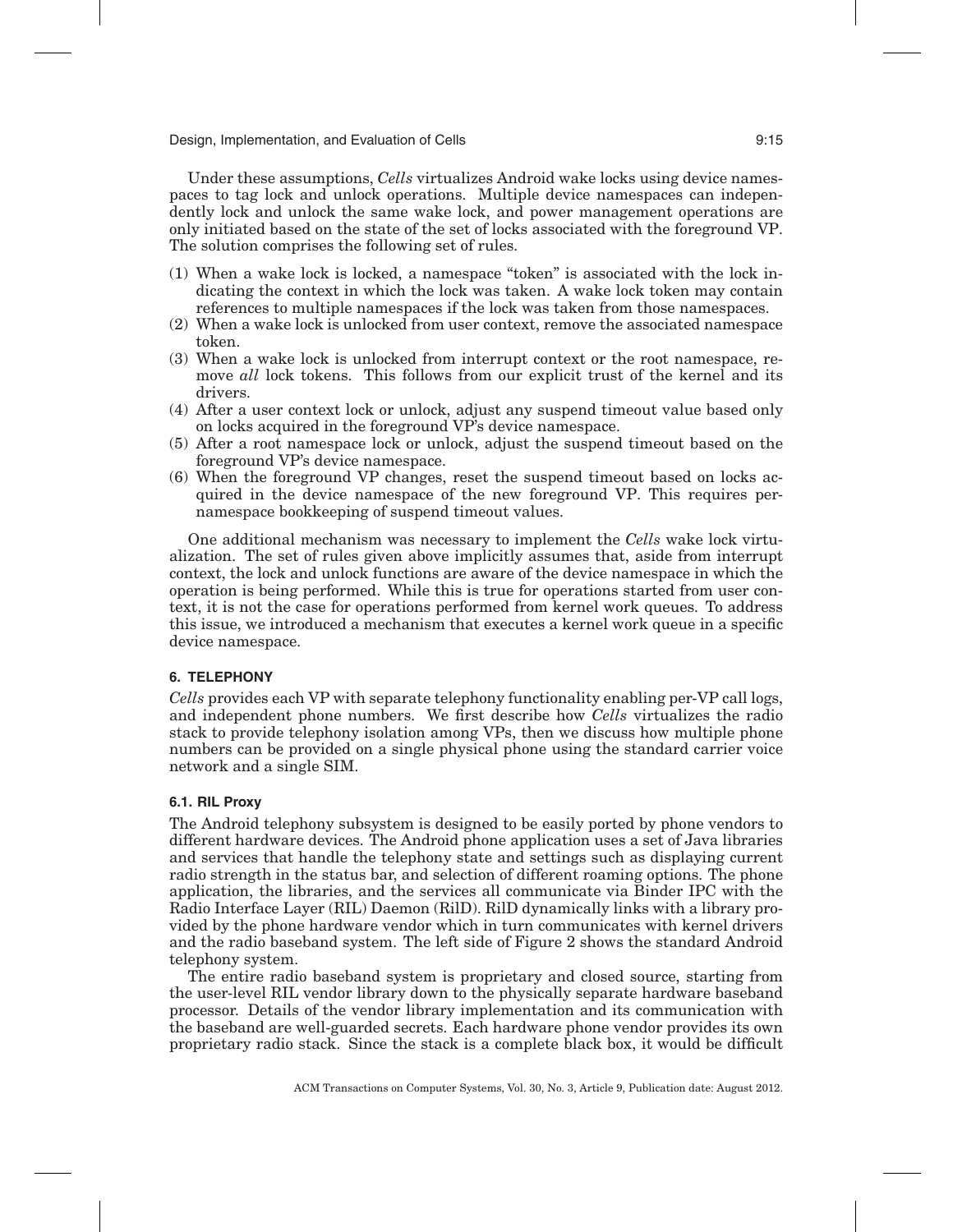

Fig. 2. *Cells* radio interface layer.

if not impossible to intercept, replicate, or virtualize any aspect of this system in the kernel without direct hardware vendor support. Furthermore, the vendor library is designed to be used by only a single RilD and the radio stack as a whole is not designed to be multiplexed.

As a result of these constraints, *Cells* virtualizes telephony using our user-level device namespace proxy in a solution designed to work transparently with the black box radio stack. Each VP has the standard Android telephony Java libraries and services and its own stock RilD, but rather than having RilD communicate directly with the hardware vendor provided RIL library, *Cells* provides its own proxy RIL library in each VP. The proxy RIL library is loaded by RilD in each VP and connects to CellD running in the root namespace. CellD then communicates with the hardware vendor library to use the proprietary radio stack. Since there can be only one radio stack, CellD loads the vendor RIL library on system startup and multiplexes access to it. We refer to the proxy RIL library together with CellD as the *RIL proxy*. The right side of Figure 2 shows the *Cells* Android telephony system, which has three key features. First, no hardware vendor support is required since it treats the radio stack as a black box. Second, it works with a stock Android environment since Android does not provide its own RIL library but instead relies on a hardware-specific, vendor-provided RIL implementation. Third, it operates at a well-defined interface, making it possible to understand exactly how communication is done between RilD and the RIL library it uses.

*Cells* leverages its foreground-background model to enable the necessary multiplexing of the radio stack. Users can only make calls from the foreground VP, since only its user interface is displayed. Therefore CellD allows only the foreground VP to make calls. All other forms of multiplexing are done in response to incoming requests from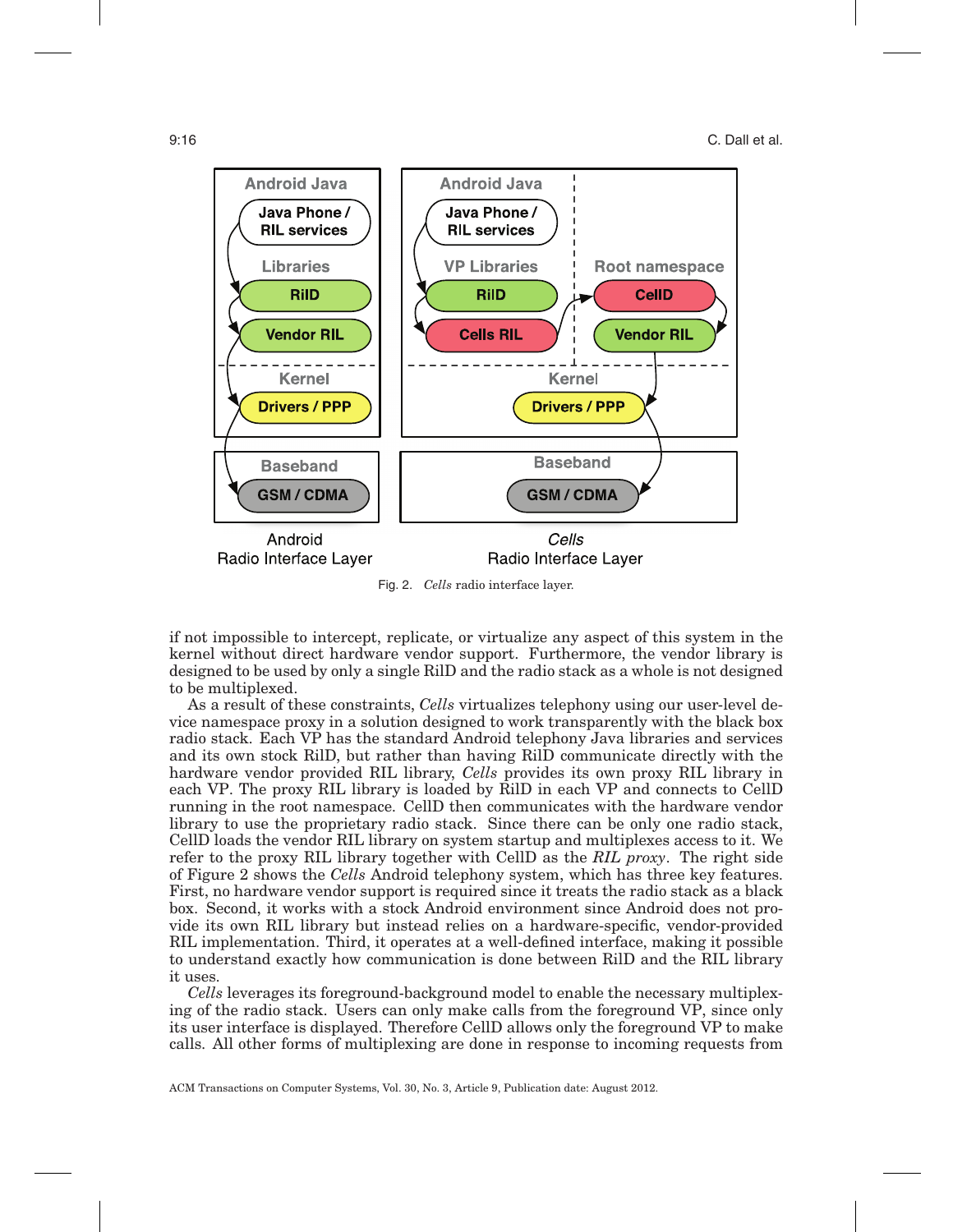| Call                                                 | <b>Class</b>                            | Category       |
|------------------------------------------------------|-----------------------------------------|----------------|
| Dial Request<br>Set Screen State<br>Set Radio State  | Solicited<br>Solicited<br>Solicited     | Foreground     |
| SIM I/O                                              | Solicited                               | Initialization |
| Signal Strength                                      | Unsolicited                             | Radio Info     |
| Call State Changed<br>Call Ring<br>Get Current Calls | Unsolicited<br>Unsolicited<br>Solicited | Phone Calls    |

Table II. Filtered RIL Commands

the radio stack through CellD. CellD uses the vendor RIL library in the same manner as Android's RilD, and can therefore take full advantage of the well-defined RIL API. CellD uses existing RIL commands to leverage existing network features to provide call multiplexing among VPs. For example, standard call multiplexing in Android allows for an active call to be placed on hold while answering or making another call. Since CellD intercepts incoming call notifications and outgoing call requests, it can forward an incoming call notification to a background VP even while there is an active call in the foreground VP. CellD can then place the foreground call on hold by issuing the same set of RIL commands that the Android phone application would normally issue to place a call on hold, switch the receiving background VP to the foreground, and let the new foreground VP answer the call. In the same way, if a user switches a foreground VP to the background, and the system is configured to place active foreground calls on hold when this happens, CellD can allow the new foreground VP to place a new call while the existing call is on hold in the background.

The RIL proxy needs to support the two classes of function calls defined by the RIL, *solicited calls*, which pass from RilD to the RIL library, and *unsolicited calls*, which pass from the RIL library to RilD. The interface is relatively simple, as there are only four defined solicited function calls and two defined unsolicited function calls, though there are a number of possible arguments. Both the solicited requests and the responses carry structured data in their arguments. The structured data can contain pointers to nested data structures and arrays of pointers. The main complexity in implementing the RIL proxy is dealing with the implementation assumption in Android that the RIL vendor library is normally loaded in the RilD process so that pointers can be passed between the RIL library and RilD. In *Cells*, the RIL vendor library is loaded in the CellD process instead of the RilD process and the RIL proxy passes the arguments over a standard Unix Domain socket so all data must be thoroughly packed and unpacked on either side.

The basic functionality of the RIL proxy is to pass requests sent from within a VP unmodified to the vendor RIL library and to forward unsolicited calls from the vendor RIL library to RilD inside a VP. CellD filters requests as needed to disable telephony functionality for VPs that are configured not to have telephony access. However, even in the absence of such VP configurations, some solicited requests must be filtered from background VPs and some calls require special handling to properly support our foreground-background model and provide working isolated telephony. The commands that require filtering or special handling are shown in Table II and can be categorized as those involving the foreground VP, initialization, radio info, and phone calls.

*Foreground* commands are allowed only from the foreground VP. The *Dial Request* command represents outgoing calls, *Set Screen State* is used to suppress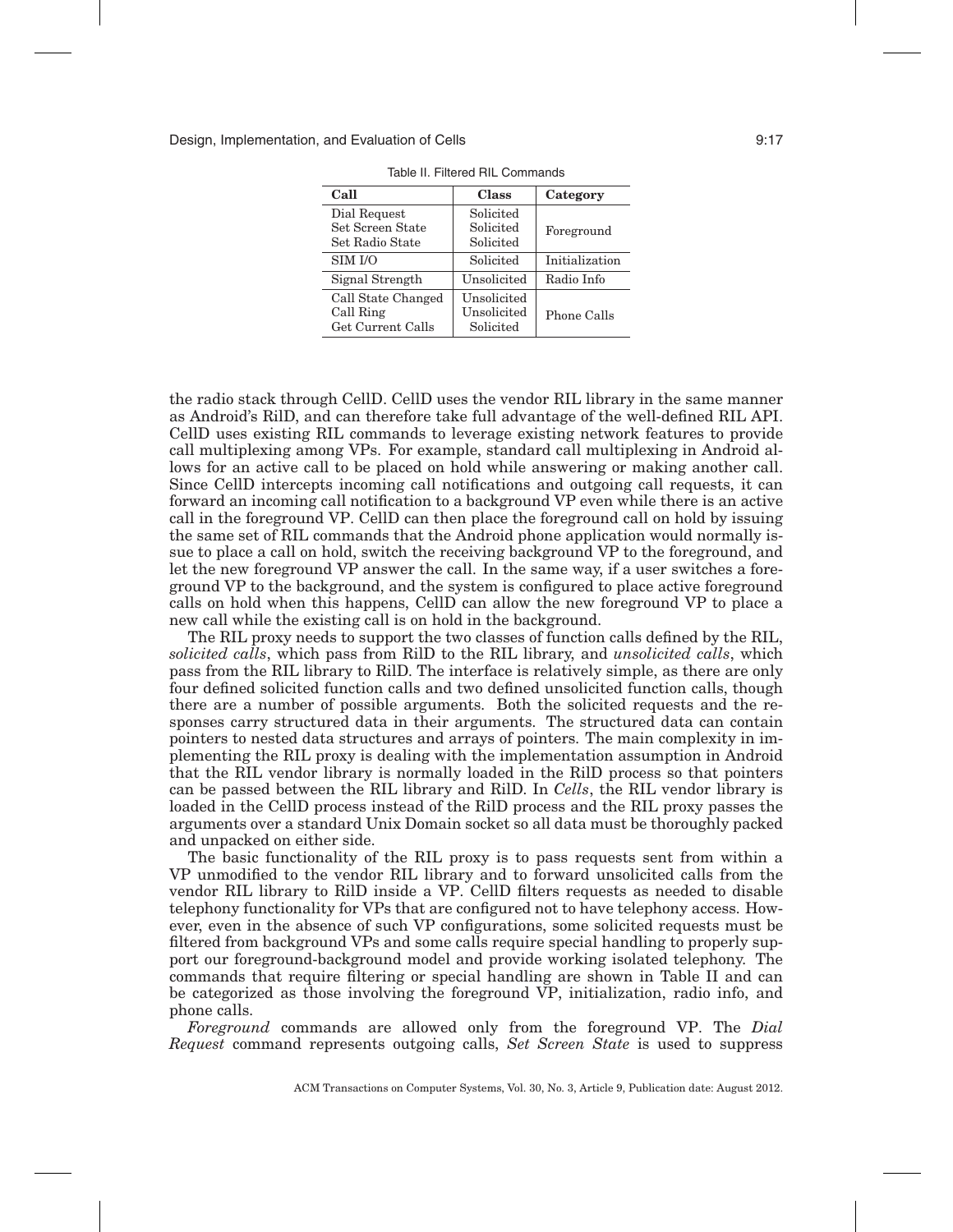certain notifications like signal strength, and *Set Radio State* is used to turn the radio on or off. *Set Screen State* is filtered from background VPs by only changing a per-VP variable in CellD that suppresses notifications to the issuing background VP accordingly. *Dial Request* and *Set Radio State* are filtered from all background VPs by returning an error code to the calling background VP. This ensures that background VPs do not interfere with the foreground VP's exclusive ability to place calls.

*Initialization* commands are run once on behalf of the first foreground VP to call them. The *SIM I*/*O* command is used to communicate directly with the SIM card, and is called during radio initialization (when turning on the device or turning off airplane mode), and when querying SIM information such as the *IMSI*. The first time a VP performs a *SIM I*/*O* command, CellD records an ordered log of commands, associated data, and corresponding responses. This log is used to replay responses from the vendor RIL library when other VPs attempt *SIM I*/*O* commands. When the radio is turned off, the log is cleared, and the first foreground VP to turn on the radio will be allowed to do so, causing CellD to start recording a new log. CellD also records the radio state between each *SIM I*/*O* command to properly replay any state transitions. The record/replay implementation properly virtualizes *SIM I*/*O* commands by initializing the proprietary baseband stack only exactly when needed and by simulating expected behavior to background VPs that perform *SIM I*/*O* initialization commands.

*Radio Info* commands are innocuous and are broadcast to all VPs. *Signal Strength* is an unsolicited notification about the current signal strength generated by the vendor library. CellD re-broadcasts this information to all VPs with one exception. During initialization, a VP cannot be notified of the signal strength since that would indicate an already initialized radio and generate errors in the VP running the initialization commands.

The *Phone Call* commands, *Call State Changed*, *Call Ring*, and *Get Current Calls*, notify a VP of incoming calls and call state changes. When an incoming call occurs, a *Call State Changed* notification is sent, followed by a number of *Call Ring* notifications for as long as the call is pending. CellD inspects each notification and determines the VP to which it should forward the notification. However, this is somewhat complicated since the notifications are independent and neither notification contains a phone number. When there is an incoming call on an unmodified phone, RilD also receives the *Call State Changed* and *Call Ring* notifications, but issues a *Get Current Calls* command to retrieve the caller ID and display caller information to the user. CellD mirrors this behavior by queueing the incoming call notifications and by issuing the *Get Current Calls* to receive a list of all incoming and active calls. Using tagging information encoded in the caller ID as discussed in Section 6.2, CellD determines the target VP and passes the queued notifications into the appropriate VP. When a VP subsequently issues a *Get Current Calls* request, CellD simply forwards the request (which can be issued multiple times) to the vendor library, but intercepts the data returned from the vendor library and only returns data from calls directed to, or initiated from the requesting VP.

CellD's architecture supports a highly configurable implementation, and there are many valid security configuration scenarios. For example, if the user switches the foreground VP during a call, CellD can either drop the call and switch to the new VP, keep the call alive and switch to a new VP (handling the active call in a background VP), or, deny switching to a new VP until the call is ended by the user. Under all configurations, *Cells* provides strict isolation between every VP by not allowing any information pertaining to a specific VP to be revealed to another VP including incoming and outgoing call information and phone call voice data.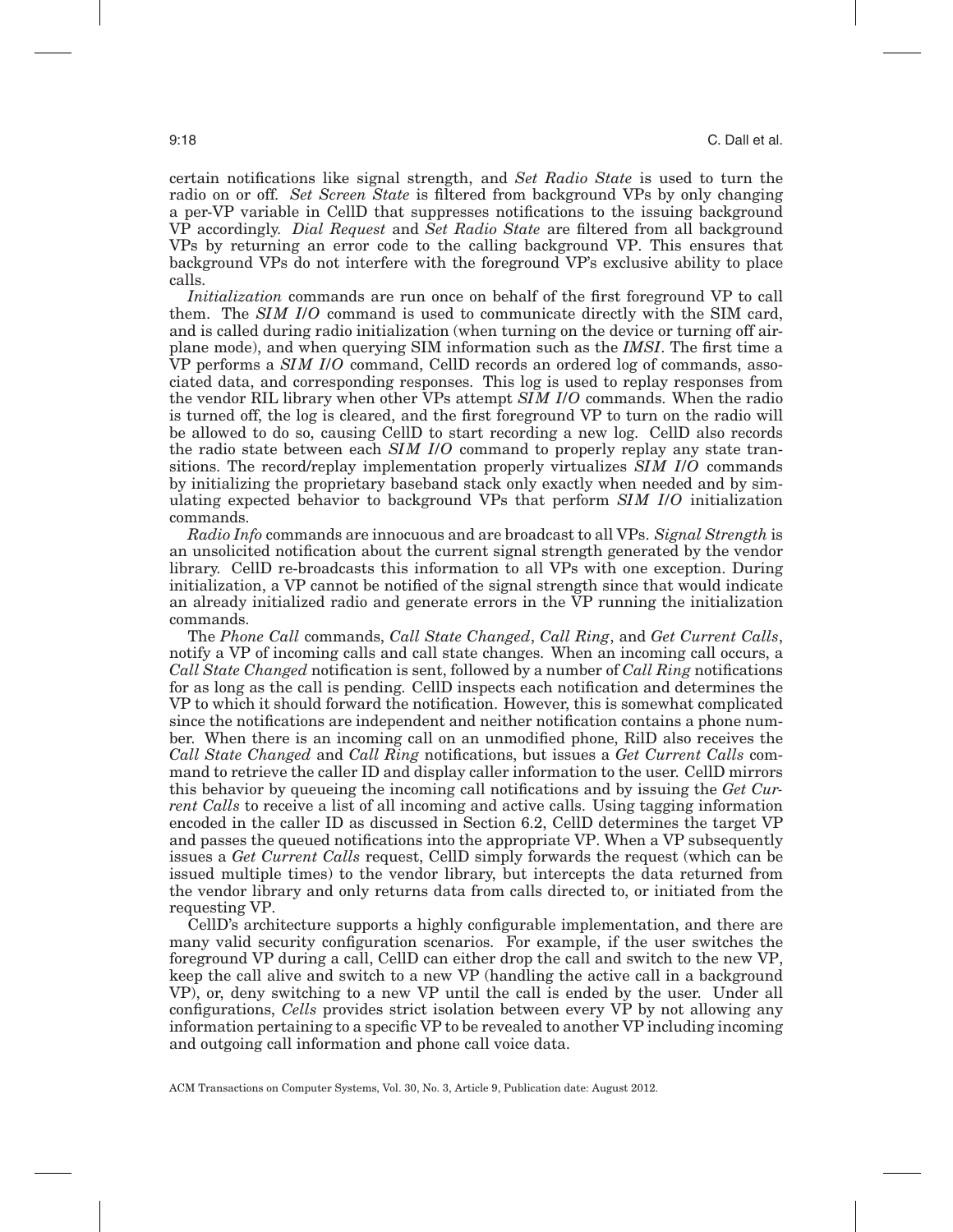## **6.2. Multiple Phone Numbers**

While some smartphones support multiple SIM cards, which makes supporting multiple phone numbers straightforward, most phones do not provide this feature. Since mobile network operators do not generally offer multiple phone numbers per SIM card or CDMA phone, we offer an alternative system to provide a distinct phone number for each VP on existing unmodified single SIM card phones, which dominate the market. Our approach is based on pairing *Cells* with a VoIP service that enables telephony with the standard cellular voice network and standard Android applications, but with separate phone numbers.

The *Cells* VoIP service consists of a VoIP server that registers a pool of subscriber numbers and pairs each of them with the carrier provided number associated with a user's SIM. The VoIP server receives incoming calls, forwards them to a user's actual phone number using the standard cellular voice network, and passes the incoming caller ID to the user's phone appending a digit denoting the VP to which the call should be delivered. When CellD receives the incoming call list, it checks the last digit of the caller ID and chooses a VP based on that digit. *Cells* allows users to configure which VP should handle which digit through the VoIP service interface. CellD strips the appended digit before forwarding call information to the receiving VP resulting in correctly displayed caller IDs within the VP. If the VP is not available, the VoIP service will direct the incoming call to a server-provided voice mail. We currently use a single digit scheme supporting a maximum of ten selectable VPs, which should be more than sufficient for any user. While it is certainly possible to spoof caller ID, in the worst case, this would simply appear to be a case of dialing the wrong phone number. Our VoIP service is currently implemented using an Asterisk [2011] server as it provides unique functionality not available through other commercial voice services. For example, although Google Voice can forward multiple phone numbers to the same land line, it does not provide this capability for mobile phone numbers, and does not provide arbitrary control over outgoing caller ID [Google 2011c].

The caller ID of outgoing calls should also be replaced with the phone number of the VP that actually makes the outgoing call instead of the mobile phone's actual mobile phone number. Unfortunately, the GSM standard does not have any facility to *change* the caller ID, only to either enable or disable showing the caller ID. Therefore, if the VP is configured to display outgoing caller IDs, *Cells* ensures that they are correctly sent by routing those calls through the VoIP server. CellD intercepts the *Dial Request*, dials the VoIP service subscriber number associated with the dialing VP, and passes the actual number to be dialed via DTMF tones. The VoIP server interprets the tones, dials the requested number, and connects the call.

Note that *Cells* only leverages a VoIP service for multiple phone number support. It does not use VoIP from the smartphone itself. All incoming and outgoing calls from the smartphone are regular calls placed on the cellular network. As a result, *Cells* provides the same kind of call quality and reliability of regular cell phones, especially in geographic locations in which data network coverage can be poor.

# **7. NETWORKING**

Mobile devices are commonly equipped with an IEEE 802.11 wireless LAN (WLAN) adapter and cellular data connectivity through either a GSM or CDMA network. Each VP that has network access must be able to use either WLAN or cellular data depending on what is available to the user at any given location. At the same time, each VP must be completely isolated from other VPs. *Cells* integrates both kernel and user-level virtualization to provide necessary isolation and functionality, including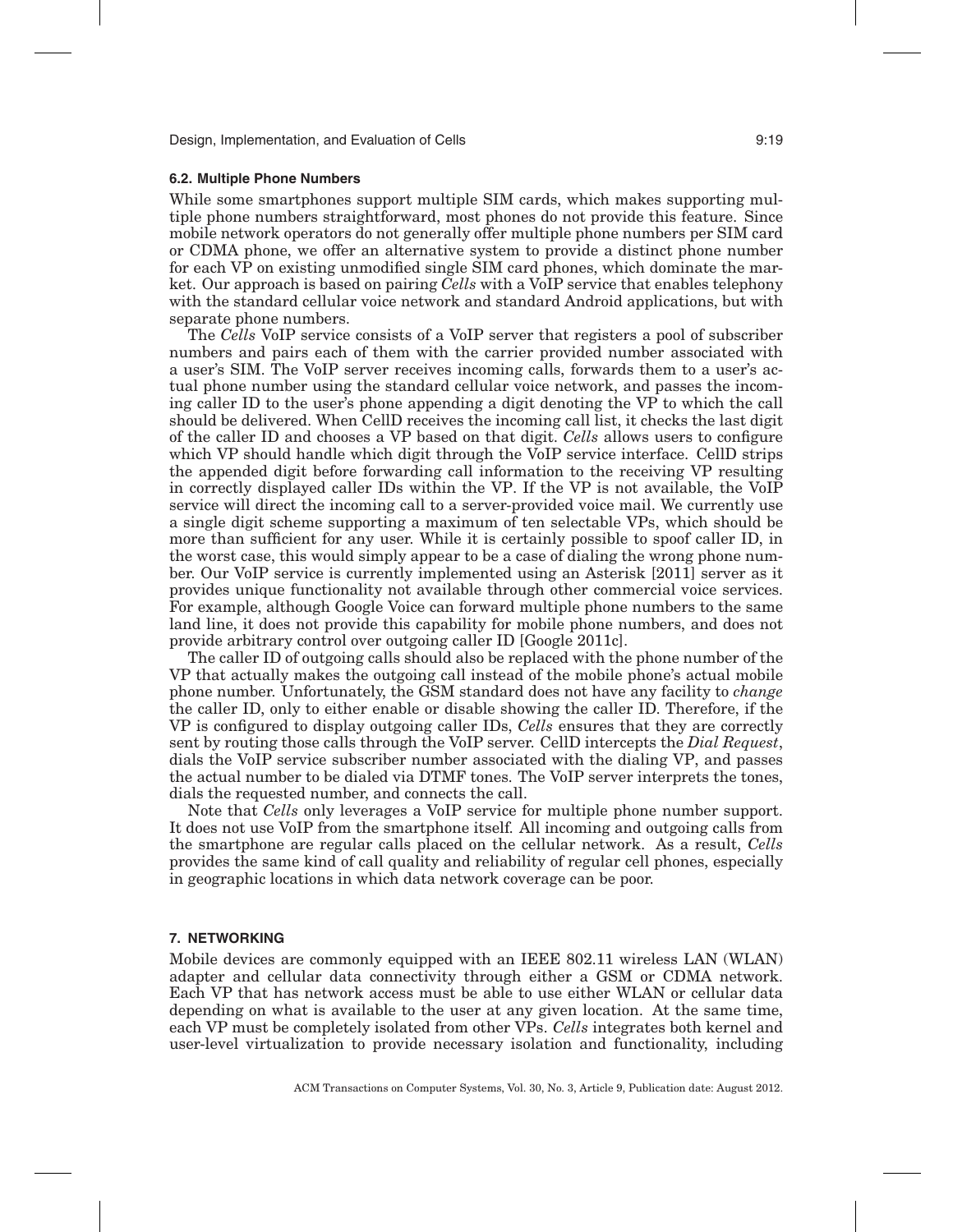core network resource virtualization and a unique wireless configuration management virtualization.

*Cells* leverages previous kernel-level work [Su 2004; Sugerman et al. 2001] that virtualizes core network resources such as IP addresses, network adapters, routing tables, and port numbers. This functionality has been largely built in to recent versions of the Linux kernel in the form of network namespaces [Bhattiprolu et al. 2008]. Virtual identifiers are provided in VPs for all network resources, which are then translated into physical identifiers. Real network devices representing the WLAN or cellular data connection are not visible within a VP. Instead, a virtual Ethernet pair is setup from the root namespace where one end is present inside a VP and the other end is in the root namespace. The kernel is then configured to perform Network Address Translation (NAT) between the active public interface (either WLAN or cellular data) and the VP-end of a virtual Ethernet pair. Each VP is then free to bind to any socket address and port without conflicting with other VPs. *Cells* uses NAT as opposed to bridged networking since bridging is not supported on cellular data connections and is also not guaranteed to work on WLAN connections. Note that since each VP has its own virtualized network resources, network security mechanisms are isolated among VPs. For example, VPN access to a corporate network from one VP cannot be used by another VP.

However, WLAN and cellular data connections use device-specific, user-level configuration which requires support outside the scope of existing core network virtualization. There exists little if any support for virtualizing WLAN or cellular data configuration. Current best practice is embodied in desktop virtualization products such as VMware Workstation [VMware, Inc. 2011] that create a virtual wired Ethernet adapter inside a virtual machine but leave the configuration on the host system. This model does not work on a mobile device where no such host system is available and a VP is the primary system used by the user. VPs rely heavily on network status notifications reflecting a network configuration that can frequently change, making it essential for wireless configuration and status notifications to be virtualized and made available to each VP. A user-level library called wpa supplicant with support for a large number of devices is typically used to issue various ioctls and netlink socket operations that are unique to each device. Unlike virtualizing core network resources that are general and well defined, virtualizing wireless configuration in the kernel would involve emulating the device-specific understanding of configuration management that is error-prone, complicated, and difficult to maintain.

To address this problem, *Cells* leverages the user-level device namespace proxy and the foreground-background model to decouple wireless configuration from the actual network interfaces. A configuration proxy is introduced to replace the user-level WLAN configuration library and RIL libraries inside each VP. The proxy communicates with CellD running in the root namespace, which communicates with the original user-level library for configuring WLAN or cellular data connections. In the default case where all VPs are allowed network access, CellD forwards all configuration requests from the foreground VP proxy to the user-level library, and ignores configuration requests from background VP proxies that would adversely affect the foreground VP's network access. This approach is minimally intrusive since user space phone environments, such as Android, are already designed to run on multiple hardware platforms and therefore cleanly interface with user space configuration libraries.

To virtualize Wi-Fi configuration management, *Cells* replaces wpa supplicant inside each VP with a thin Wi-Fi proxy. The well-defined socket interface used by wpa supplicant is simple to virtualize. The Wi-Fi proxy communicates with CellD running in the root namespace, which in turn starts and communicates with wpa supplicant as needed on behalf of individual VPs. The protocol used by the Wi-Fi proxy and CellD is quite simple, as the standard interface to wpa supplicant consists of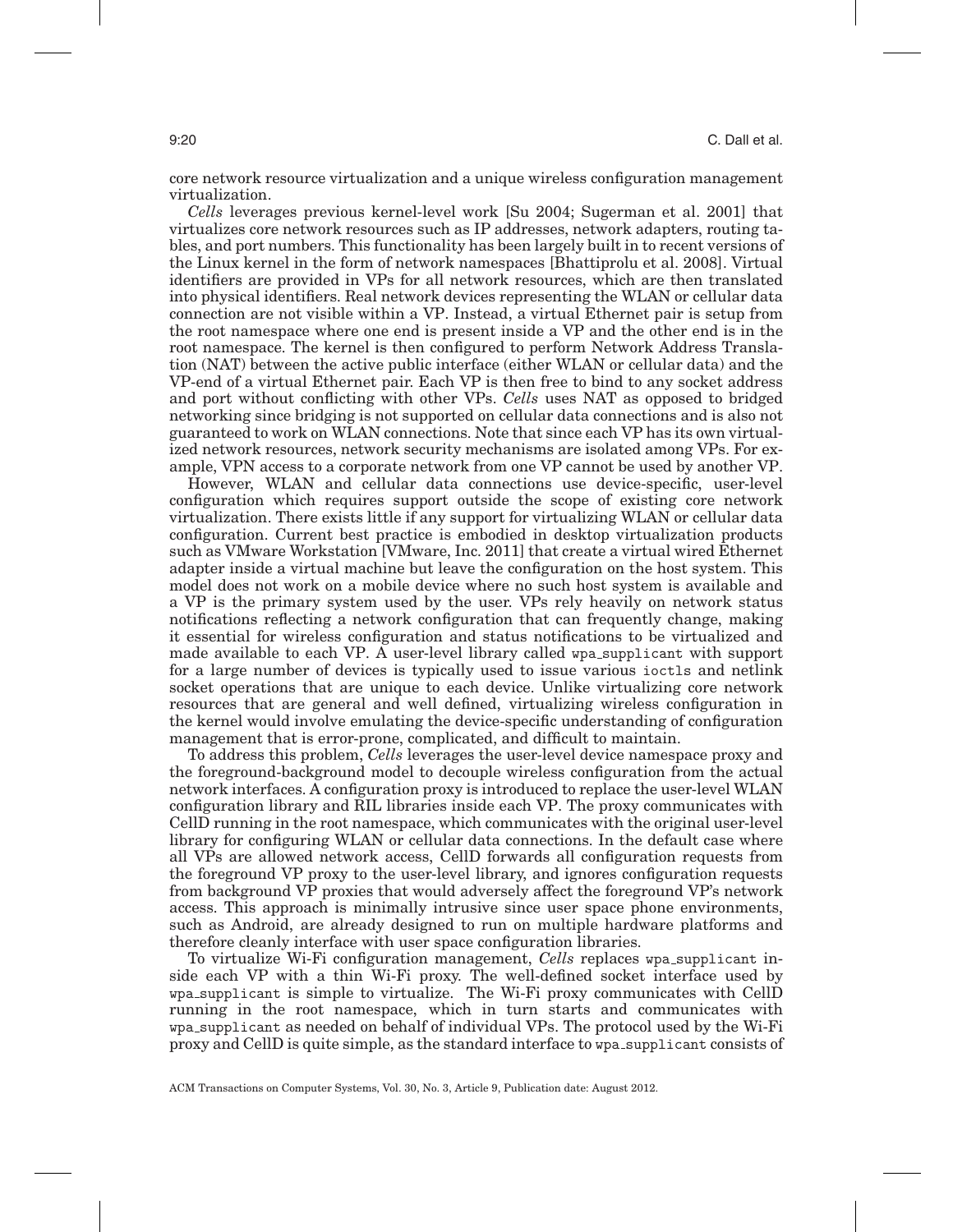only eight function calls each with text-based arguments. The protocol sends the function number, a length of the following message, and the message data itself. Replies are similar, but also contain an integer return value in addition to data. CellD ensures that background VPs cannot interfere with the operation of the foreground VP. For instance, if the foreground VP is connected to a Wi-Fi network and a background VP requests to disable the Wi-Fi access, the request is ignored. At the same time, inquiries sent from background VPs that do not change state or divulge sensitive information, such as requesting the current signal strength, are processed since applications such as email clients inside background VPs may use this information to, for example, decide to check for new email.

For virtualizing cellular data connection management, *Cells* replaces the RIL vendor library as described in Section 6, which is also responsible for establishing cellular data connections. As with Wi-Fi, CellD ensures that background VPs cannot interfere with the operation of the foreground VP. For instance, a background VP cannot change the data roaming options causing the foreground VP to either lose data connectivity or inadvertently use the data connection. Cellular data is configured independently from the Wi-Fi connection and VPs can also be configured to completely disallow data connections. Innocuous inquiries from background VPs with network access, such as the status of the data connection (Edge, 3G, HSPDA, etc.) or signal strength, are processed and reported back to the VPs.

# **8. EXPERIMENTAL RESULTS**

We have implemented a *Cells* prototype using Android and demonstrated its complete functionality across different Android devices, including the Google Nexus 1 [Google 2011a] and Nexus S [Google 2011b] phones. The prototype has been tested to work with multiple versions of Android, including the most recent open-source version, version 4.0.3. However, all of our experimental results are based on Android 2.3.3, which was the latest open-source version available at the time of our experiments. In UI testing while running multiple VPs on a phone, there is no user noticeable performance difference between running in a VP and running natively on the phone. For example, while running 4 VPs on a Nexus 1 device using Android 2.3.3, we simultaneously played the popular game *Angry Birds* [Rovio Mobile Ltd. 2011] in one VP, raced around a dirt track in the *Reckless Racing* [polarbit 2011] game on a second VP, crunched some numbers in a spreadsheet using the *Office Suite Pro* [Mobile Systems 2011] application in a third VP, and listened to some music using the Android music player in the fourth VP. Using *Cells* we were able to deliver native 3D acceleration to both game instances while seamlessly switching between and interacting with all four running VPs.

## **8.1. Methodology**

We further quantitatively measured the performance of our unoptimized prototype running a wide range of applications in multiple VPs. Our measurements were obtained using a Nexus 1 (Qualcomm 1 GHz QSD8250, Adreno 200 GPU, 512 MB RAM) and Nexus S (Samsung Hummingbird 1 GHz Cortex A8, PowerVR GPU, 512 MB RAM) phones. The Nexus 1 uses an SD card for storage for some of the applications; we used a Patriot Memory class 10 16 GB SD card. Due to space constraints on the Nexus 1 flash device, all Android system files for all *Cells* configurations were stored on, and run from, the SD card.

The *Cells* implementation used for our measurements was based on the Android Open Source Project (AOSP) version 2.3.3, the most recent version available at the time our measurements were taken. Aufs version 2.1 was used for file system unioning [Okajima 2011]. A single read-only branch of a union file system was used as the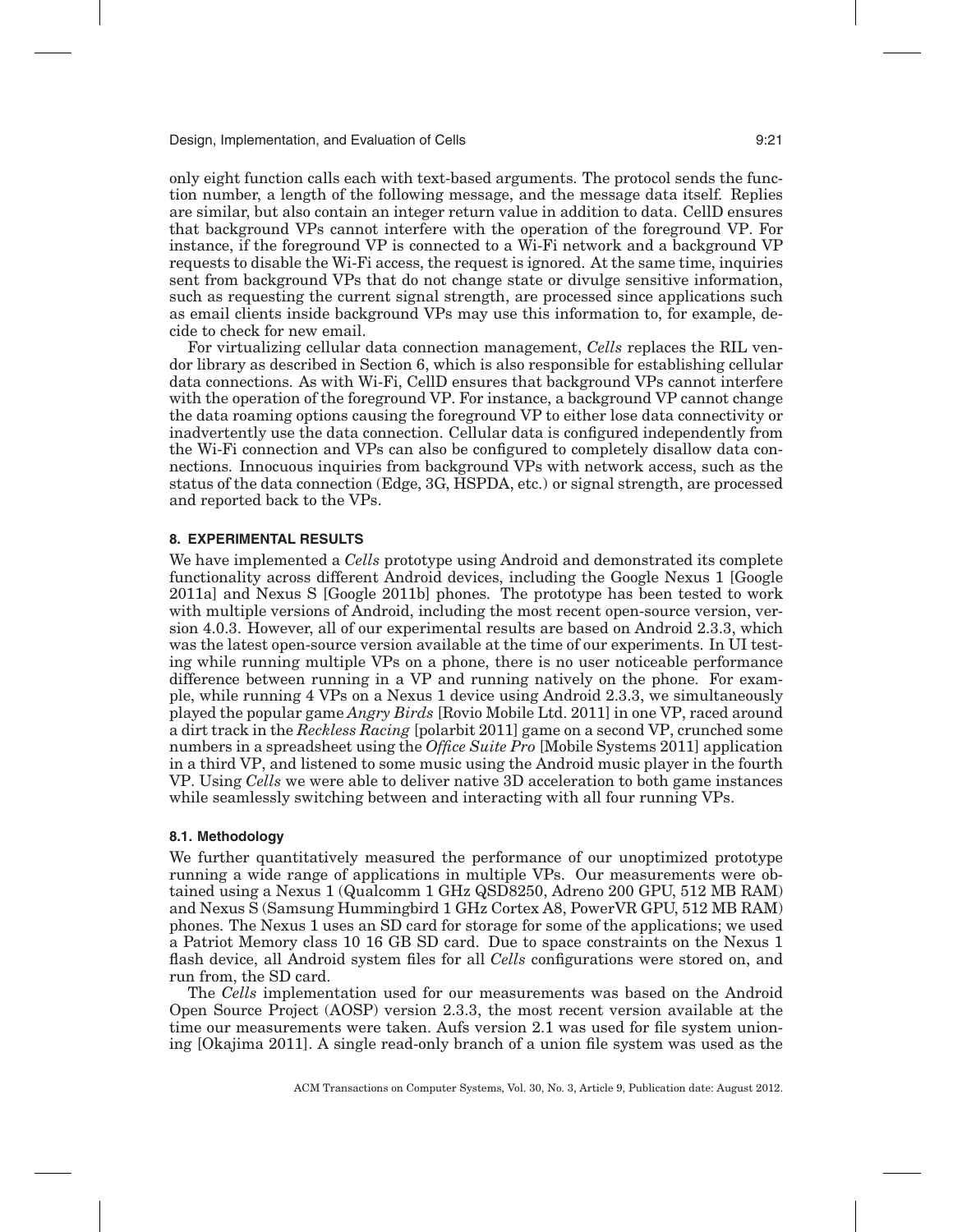/system and /data partitions of each VP. This saves megabytes of file system cache while maintaining isolation between VPs through separate writable branches. When one VP modified a file in the read-only branch, the modification is stored in its own private write branch of the file system. The implementation enables the Linux KSM driver for a period of time when a VP is booted. To maximize the benefit of KSM, CellD uses a custom system call which adds all memory pages from all processes to the set of pages KSM attempts to merge. While this potentially maximizes shared pages, the processing overhead required to hash and check all memory pages from all processes quickly outweighs the benefit. Therefore, CellD monitors the KSM statistics through the procfs interface and disables shared page merging after the merge rate drops below a predetermined threshold.

We present measurements along three dimensions of performance: runtime overhead, power consumption, and memory usage. To measure runtime overhead, we compared the performance of various applications running with *Cells* versus running the applications on the latest manufacturer stock image available for the respective mobile devices (Android 2.3.3 build GRI40). We measured the performance of *Cells* when running 1 VP (1-VP), 2 VPs (2-VP), 3 VPs (3-VP), 4 VPs (4-VP), and 5 VPs (5-VP), each with a fully booted Android environment running all applications and system services available in such an environment. Since AOSP v2.3.3 was used as the system origin in our experiments, we also measured the performance of a baseline system (Baseline) created by compiling the AOSP v2.3.3 source and installing it unmodified.

We measured runtime overhead in two scenarios, one with a benchmark application designed to stress some aspect of the system, and the other with the same application running, but simultaneously with an additional background workload. The benchmark application was always run in the foreground VP and if a background workload was used, it was run in a single background VP when multiple VPs were used. For the benchmark application, we ran one of six Android applications designed to measure different aspects of performance: CPU using Linpack for Android v1.1.7; file I/O using Quadrant Advanced Edition v1.1.1; 3D graphics using Neocore by Qualcomm; Web browsing using the popular SunSpider v0.9.1 JavaScript benchmark; and networking using the wget module in a cross-compiled version of BusyBox v1.8.1 to download a single 400 MB file from a dedicated Samsung nb30 laptop (1.66 GHz Intel Atom N450, Intel GMA 3150 GPU, 1 GB RAM). The laptop was running Windows 7, providing a WPA wireless access point via its Atheros AR9285 chipset and built-in Windows 7 SoftAP [Microsoft 2011] functionality, and serving up the file through the HFS [2011] file server v2.2f. To minimize network variability, a location with minimal external Wi-Fi network interference was chosen. Each experiment was performed from this same location with the phone connected to the same laptop access point. For the background workload, we played a music file from local storage in a loop using the standard Android music player. All results were normalized to 1.0 against the performance of the manufacturer's stock configuration without the background workload.

To measure power consumption, we compared the power consumption of the latest manufacturer stock image available for the respective mobile devices against that of Baseline and *Cells* in 1-VP, 2-VP, 3-VP, 4-VP, and 5-VP configurations. We measured two different power scenarios. In the first scenario, the device configuration under test was fully booted, all VPs started up and KSM had stopped merging pages, then the Android music player was started. In multiple VP configurations, the music player ran in the foreground VP, preventing the device from entering a low power state. The music player repeated the same song continuously for four hours. During this time we sampled the remaining battery capacity every 10 seconds. In the second power scenario, the device configuration under test was fully booted, and then the device was left idle for 12 hours. During the idle period, the device would normally enter a low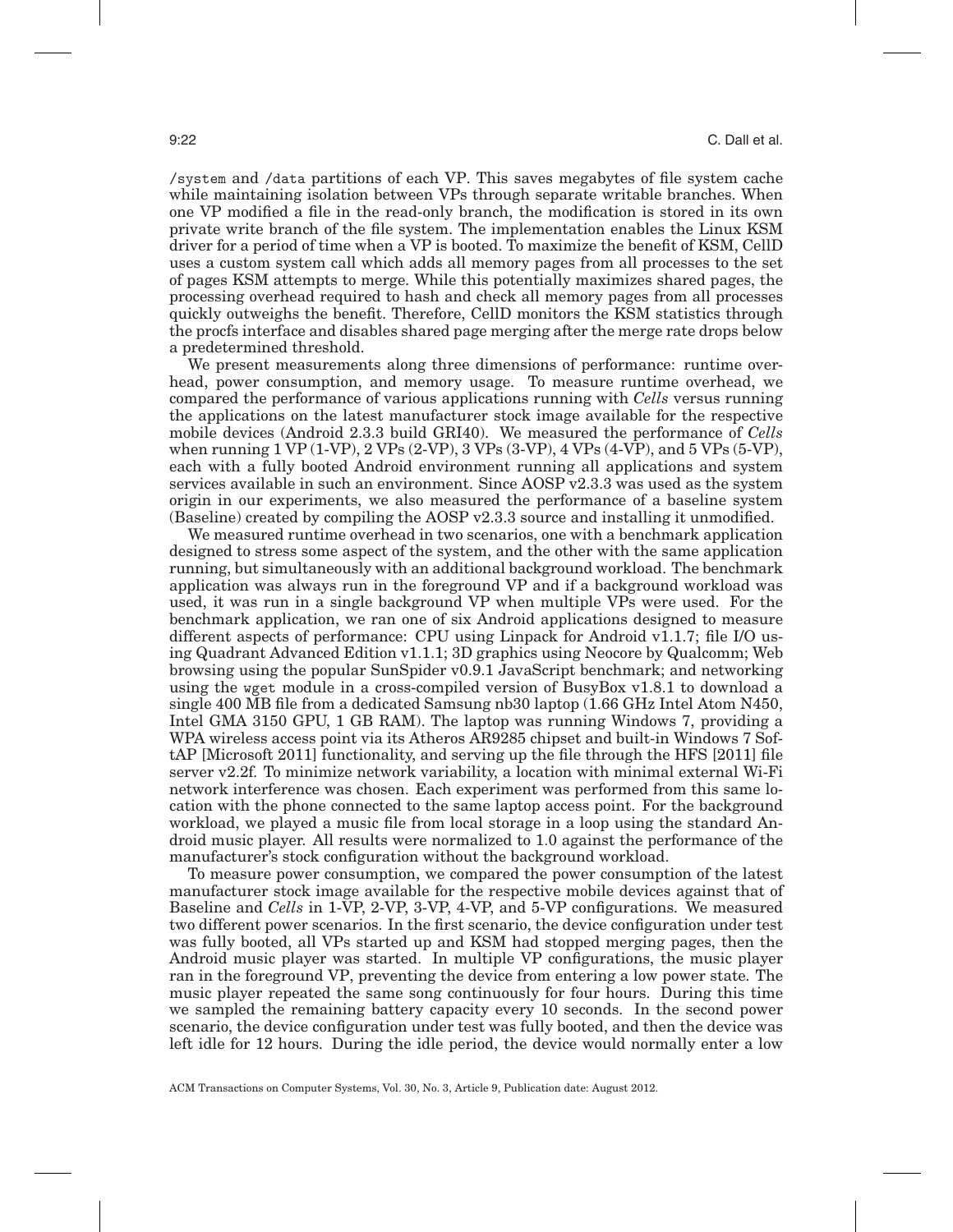

Fig. 3. Normalized Nexus 1 results (lower is better).

power state, preventing intermediate measurements. However, occasionally the device would wake up to service timers and Android system alarms, and during this time we would take a measurement of the remaining battery capacity. At the end of 12 hours, we took additional measurements of capacity. To measure power consumption due to *Cells* and avoid having those measurements completely eclipsed by Wi-Fi, cellular, and display power consumption, we disabled Wi-Fi and cellular communication, and turned off the display backlight for these experiments.

To measure memory usage, we recorded the amount of memory used for the Baseline and *Cells* in 1-VP, 2-VP, 3-VP, 4-VP, and 5-VP configurations. We measured two different memory scenarios. First, we ran a full Android environment without launching any additional applications other than those that are launched by default on system bootup (No Apps). Second, we ran the first scenario plus the Android Web browser, the Android email client, and the Android calendar application (Apps). In both scenarios, an instance of every application was running in all background VPs as well as the foreground VP.

# **8.2. Measurements**

Figures 3 to 8 show measurement results. These are the first measurements we are aware of for running multiple Android instances on a single phone. In all experiments, Baseline and stock measurements were within 1% of each other, so only Baseline results are shown.

Figures 3 and 4 show the runtime overhead on the Nexus 1 and Nexus S, respectively, for each of the benchmark applications with no additional background workload. *Cells* runtime overhead was small in all cases, even with up to 5 VPs running at the same time. *Cells* incurs less than than 1% overhead in all cases on the Nexus 1 except for Network and Quadrant I/O, and less than 4% overhead in all cases on the Nexus S. The Neocore measurements show that *Cells* is the first system that can deliver fully-accelerated graphics performance in virtual mobile devices. Quadrant I/O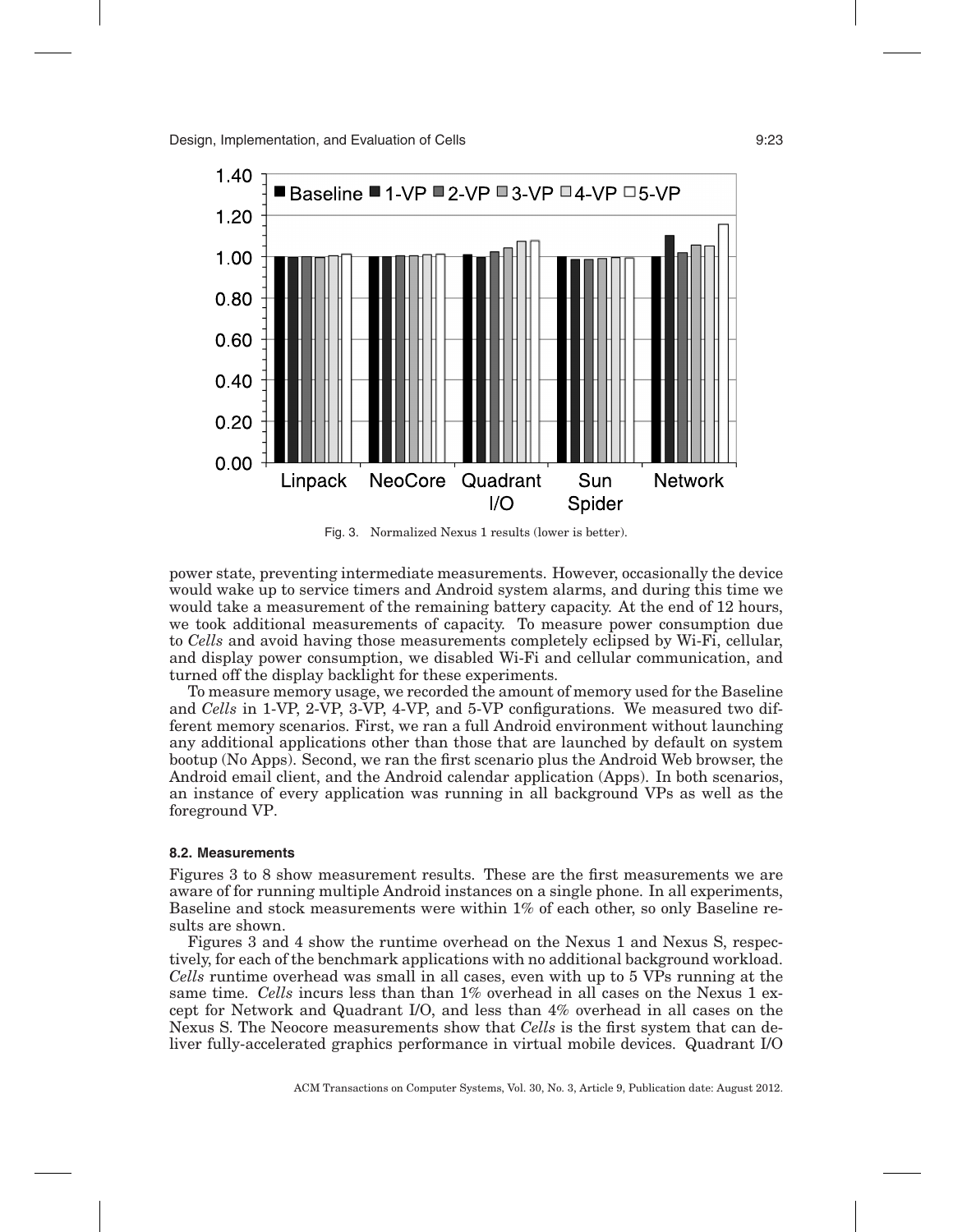9:24 C. Dall et al.



Fig. 4. Normalized Nexus S results (lower is better).

on the Nexus 1 has less than 7% overhead in all cases, though the 4-VP and 5-VP measurements have more overhead than the configurations with fewer VPs. To isolate the impact of VPs on I/O, we configured the Quadrant I/O benchmark to use the internal flash storage for its measurements on the Nexus 1 instead of using the SD card, as the internal flash storage is used for the Baseline system. Experiments using the SD card instead of internal flash for the Quadrant I/O benchmark show that this configuration results in roughly 20% overhead compared to using internal flash.

The Network overhead measurements show the highest overhead on the Nexus 1 and the least overhead on the Nexus S. The measurements shown are averaged across ten experiments per configuration. The differences here are not reflective of any significant differences in performance as much as the fact that the results of this benchmark were highly variable; the variance in the results for any one configuration was much higher than any differences across configurations. While testing in a more tightly controlled environment would provide more stable numbers, any overhead introduced by *Cells* was consistently below Wi-Fi variability levels observed on the manufacturer's stock system and should not be noticeable by a user.

Figures 5 and 6 show the runtime overhead on the Nexus 1 and Nexus S, respectively, for each of the benchmark applications while running the additional background music player workload. All results are normalized to the performance of the stock system running the first scenario without a background workload to show the overhead introduced by the background workload. As expected, there is some additional overhead relative to a stock system not running a background workload, though the amount of overhead varies across applications. Relative to a stock system, Neocore has the least overhead, and has almost the same overhead as without the background workload because it primarily uses the GPU for 3D rendering which is not used by the music player. Linpack and SunSpider incur some additional overhead compared to running without the background workload, reflecting the additional CPU overhead of running the music player at the same time. Network runtime overhead while running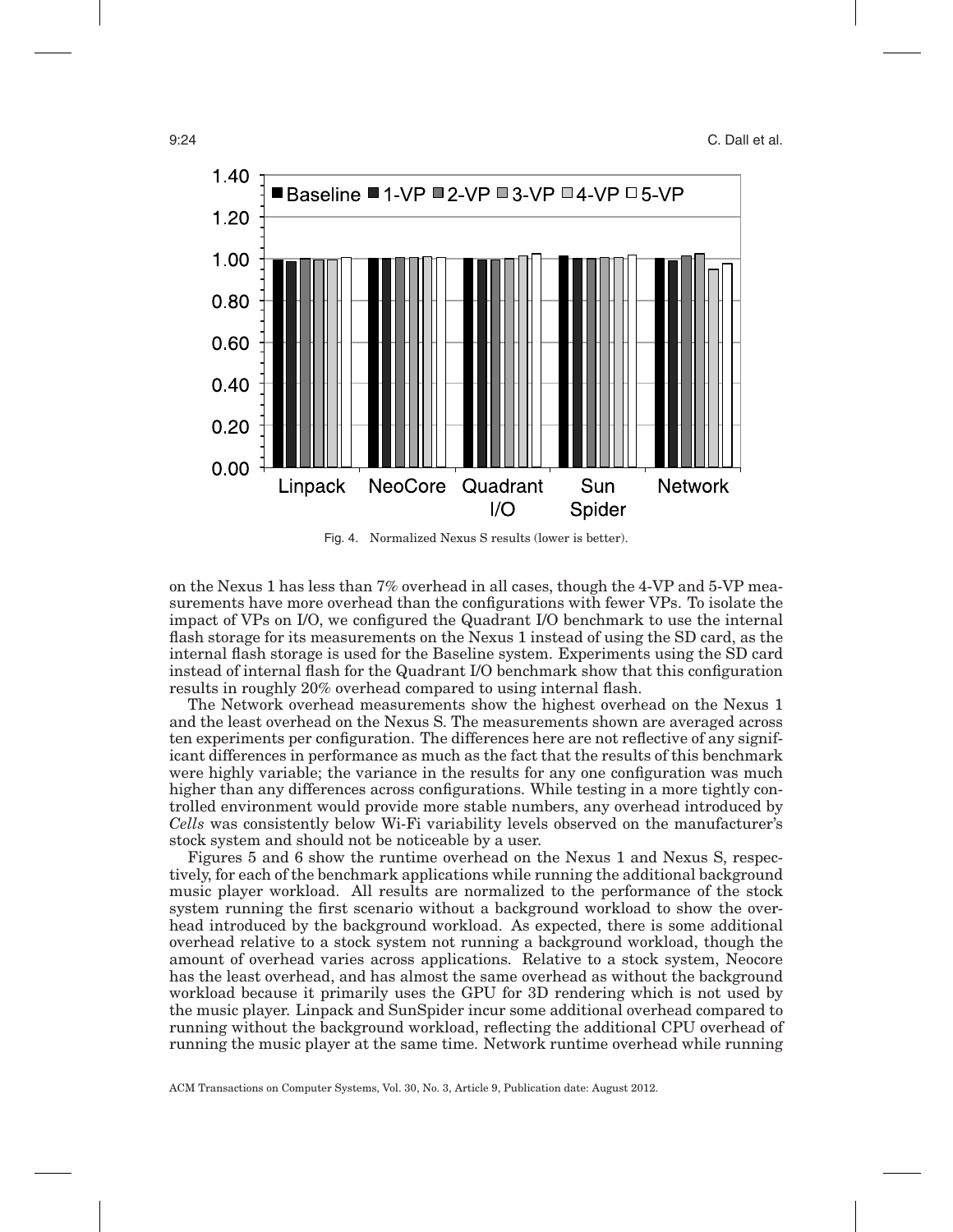

Fig. 5. Normalized Nexus 1 + music results (lower is better).

an additional background workload showed the same level of variability in measurement results as the benchmarks run without a background workload. *Cells* network performance overhead is modest, as the variance in the results for any one configuration still exceeded the difference across configurations. Quadrant I/O overhead was the highest among the benchmark applications.

Comparing to the Baseline configuration with an additional background workload, *Cells* overhead remains small in all cases. It incurs less than 1% overhead in all cases on the Nexus 1 except for Network and Quadrant I/O, and less than 4% overhead in all cases on the Nexus S except for Quadrant I/O, although the majority of benchmark results on the Nexus S show nearly zero overhead. Quadrant I/O on the Nexus 1, while running an additional background workload, incurs a maximum overhead of 7% relative to Baseline performance. Quadrant I/O on the Nexus S has less than 2% overhead for the 1-VP configuration when compared to the Baseline configuration. However, configurations with more than 1 VP show an overhead of 10% relative to the Baseline due to higher I/O performance in the Nexus S baseline compared to the Nexus 1. The higher absolute performance of the Nexus S accentuates the virtualization overhead of running multiple VPs.

Figure 7 shows power consumption on the Nexus 1 and Nexus S, both while playing music with the standard Android music player for 4 hours continuously, and while letting the phone sit idle for 12 hours in a low power state. In both scenarios, the background VPs were the same as the foreground VP except that in the second scenario the music player was not running in the background VPs. Note that the graph presents normalized results, not absolute percentage difference in battery capacity usage, so lower numbers are better.

The power consumption attributable to *Cells* during the 4 hours of playing music on the Nexus 1 increased while running more VPs, which involved scheduling and running more processes and threads on the system and resulted in a higher power supply load variation. The nonlinearity in how this variation affects power consumption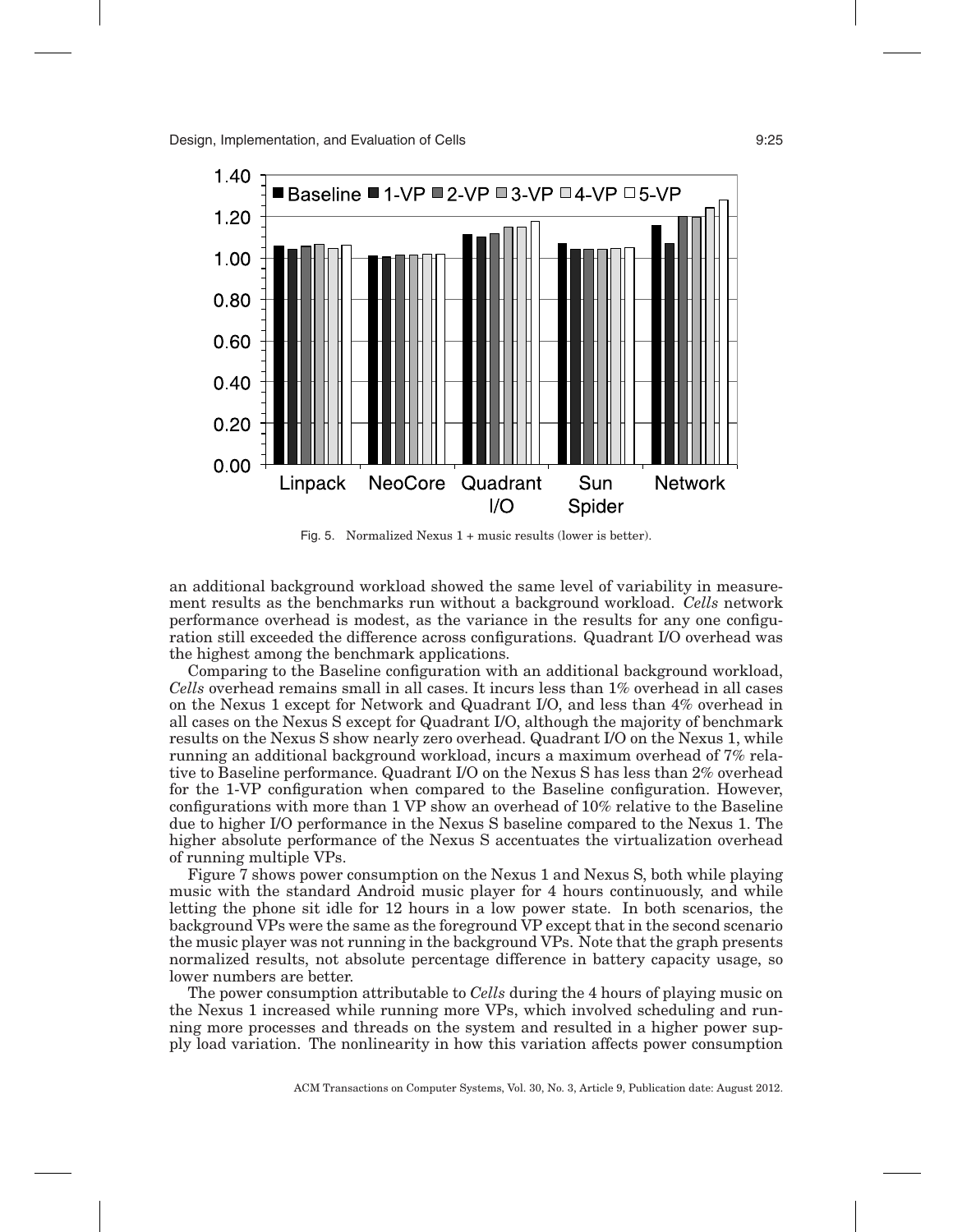9:26 C. Dall et al.



Fig. 6. Normalized Nexus S + music results (lower is better).



Fig. 7. Normalized battery capacity (lower is better).

resulted in the 4–6% overhead in battery usage for 1-VP through 3-VP, and the 10–20% overhead for 4-VP and 5-VP. In contrast, the Nexus S showed no measurable increase in power consumption during the 4 hours of playing music, though the the noisy measurements had some slight variation. Because the Nexus S is a newer device, the better power management may be reflective of what could be expected when running *Cells* on newer hardware.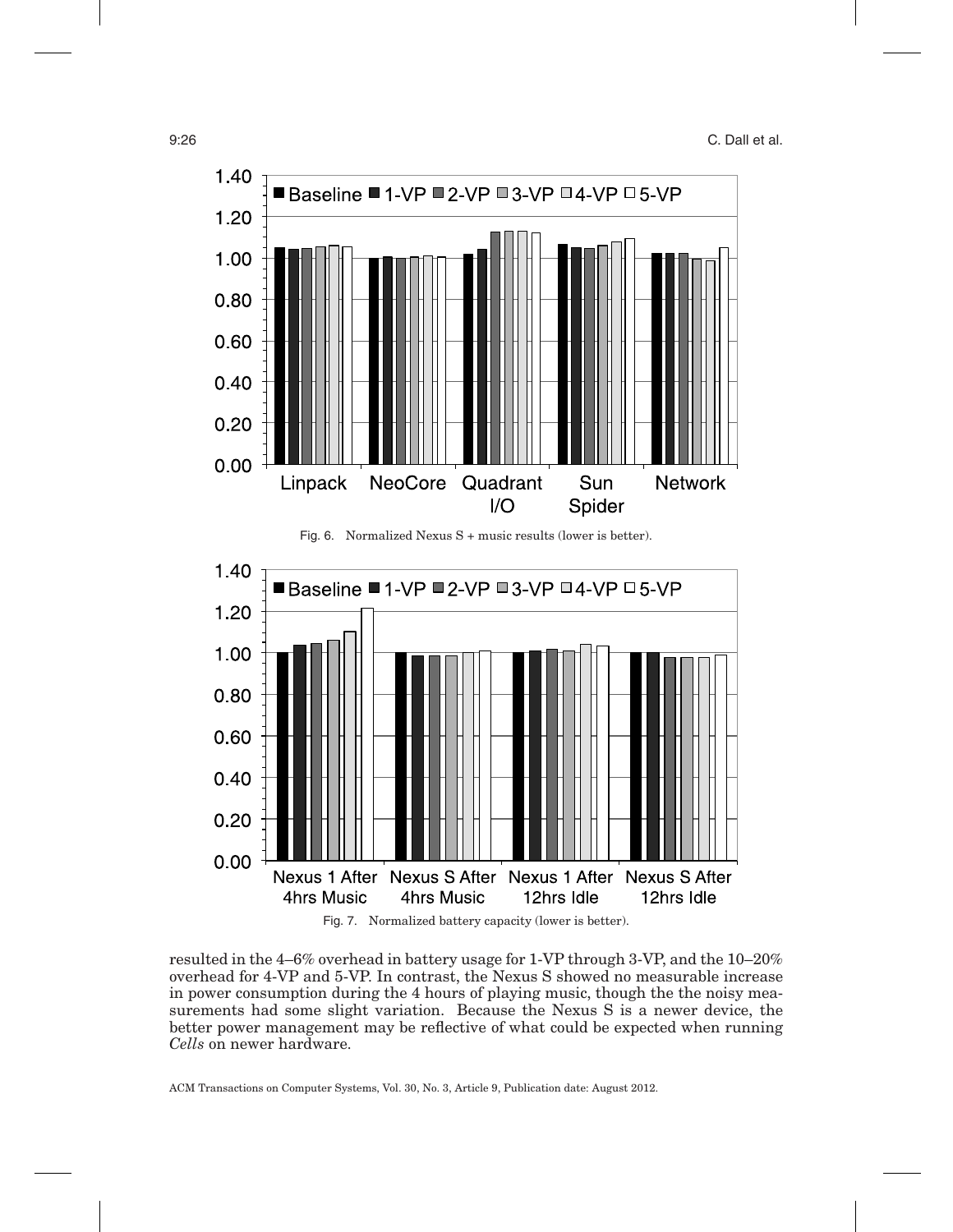

Nexus 1 power consumption after 12 hours of sitting idle was within 2% of Baseline. Similarly, Nexus S measurements showed no measurable increase in power consumption due to *Cells* after the 12 hour idle period. When the device sat idle, the Android wake lock system would aggressively put the device in a low power mode where the CPU was completely powered down. The idle power consumption results hold even when background VPs are running applications which would normally hold wake locks to prevent the device from sleeping such as a game like *Angry Birds* or the Android music player. This shows that the *Cells*' wake lock virtualization makes efficient use of battery resources.

Figure 8 shows memory usage on the Nexus 1 and Nexus S. These results show that by leveraging the KSM driver and file system unioning, *Cells* requires incrementally less memory to start each additional VP compared to running the first VP. Furthermore, the 1-VP configuration uses less memory than the Baseline configuration, also due to the use of the KSM driver. *Cells* device memory use increases linearly with the number of VPs running, but at a rate much less than the amount of memory required for the Baseline.

The Nexus 1 memory usage is reported for both memory scenarios, No Apps and Apps, across all six configurations. The No Apps measurements were taken after booting each VP and waiting until CellD disabled the KSM driver. The Apps measurements were taken after starting an instance of the Android Web browser, email client, and calendar program in each running VP. Leveraging the Linux KSM driver, *Cells* uses approximately 20% less memory for 1-VP than Baseline in the No Apps scenario. The No Apps measurements show that the memory cost for *Cells* to start each additional VP is approximately 55 MB, which is roughly 40% of the memory used by the Baseline Android system and roughly 50% of the memory used to start the first VP. The reduced memory usage of additional VPs is due to *Cells*' use of file system unioning to share common code and data as well as KSM, providing improved scalability on memory-constrained phones.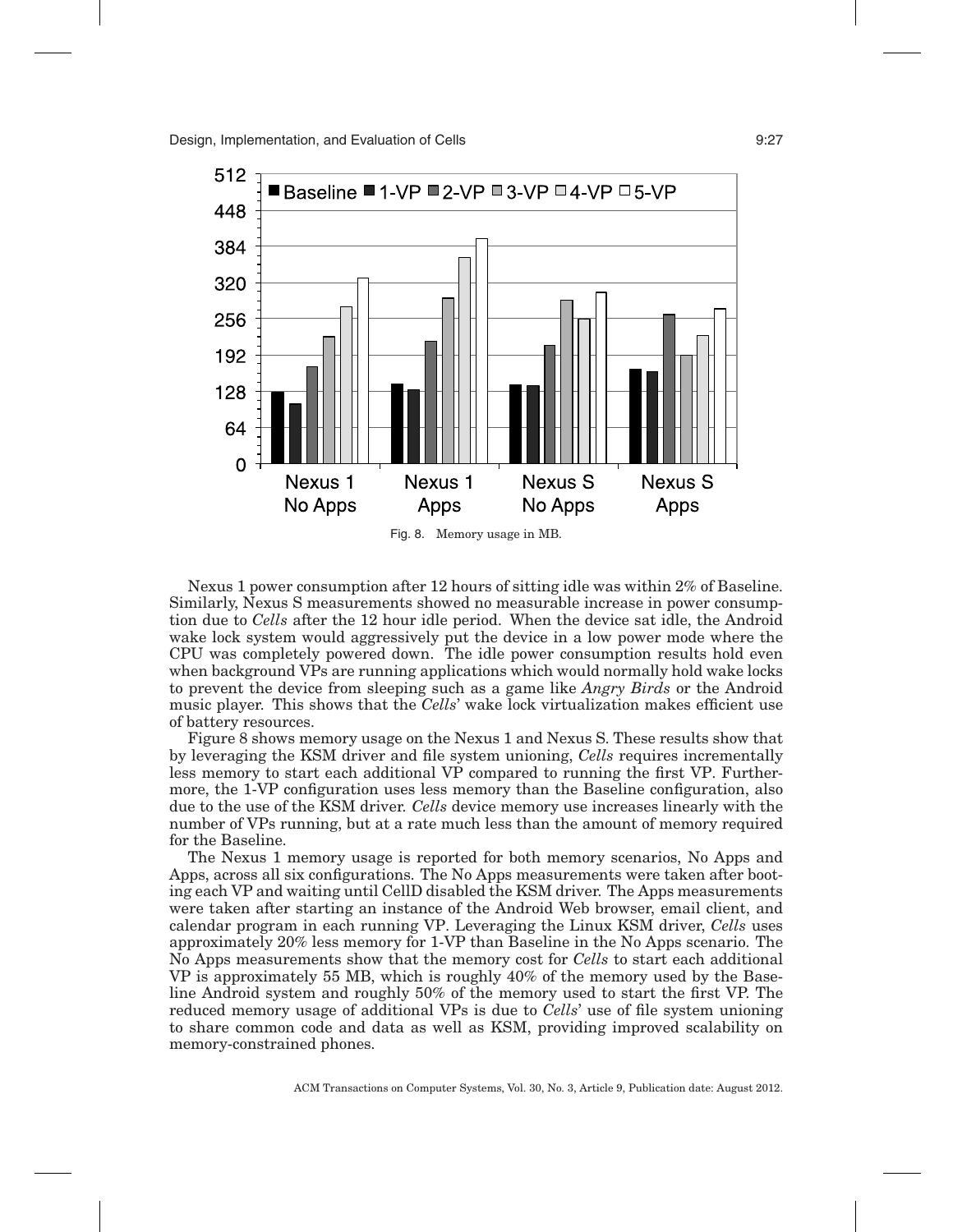As expected, the No Apps scenario uses less memory than the Apps scenario. Starting all three applications in the 1-VP Apps scenario consumes 24 MB. This memory scales linearly with the number of VPs because we disable the KSM driver before starting the applications. It may be possible to reduce the memory used when running the same application in all VPs by periodically enabling the KSM driver, however application heap usage would limit the benefit. For example, while *Cells* uses 20% less memory for 1-VP than Baseline in the No Apps scenario, this savings decreases in the Apps scenario because of application heap memory usage.

The Nexus S memory usage is reported under the same conditions described above for the Nexus 1. The memory cost of starting a VP on the Nexus S is roughly 70 MB. This is higher than the Nexus 1 due to increased heap usage by Android base applications and system support libraries. The memory cost of starting all three apps in the 1-VP Apps scenario is approximately the same as the Nexus 1, and also scales linearly with the number of running VPs.

However, the total memory usage for the Nexus S shown in Figure 8 does not continue to increase with the number of running VPs. This is due to the more limited available RAM on the Nexus S and the Android low memory killer. The Nexus S contains several hardware acceleration components which require dedicated regions of memory. These regions can be multiplexed across VPs, but reduce the total available system memory for general use by applications. As a result, although the Nexus 1 and Nexus S have the same amount of RAM, the RAM available for general use on the Nexus S is about 350 MB versus 400 MB for the Nexus 1. Thus, after starting the 4th VP in the No Apps scenario, and after starting the 3rd VP in the Apps scenario, the Android low memory killer begins to kill background processes to free system memory for new applications. While this allowed us to start and interact with 5 VPs on the Nexus S, it also slightly increased application startup time.

### **9. RELATED WORK**

Virtualization on embedded and mobile devices is a relatively new area. Bare-metal hypervisors such as OKL4 Microvisor [Open Kernel Labs 2011] and Red Bend's VLX [Red Bend Software 2011] offer the potential benefit of a smaller trusted computing base, but the disadvantage of having to provide device support and emulation, an onerous requirement for smartphones which provide increasingly diverse hardware devices. For example, we are not aware of any OKL4 implementations that run Android on any phones other than the dated HTC G1. A hosted virtualization solution such as VMware MVP [Barr et al. 2010] can leverage Android device support to more easily run on recent hardware, but its trusted computing base is larger as it includes both the Android user space environment and host Linux OS. Xen for ARM [Hwang et al. 2008] and KVM/ARM [Dall and Nieh 2010] are open-source virtualization solutions for ARM, but are both incomplete with respect to device support. All of these approaches require paravirtualization and require an entire OS instance in each VM adding to both memory and CPU overhead. This can significantly limit scalability and performance on resource constrained phones. For example, VMware MVP is targeted to run just one VM to encapsulate an Android virtual work phone on an Android host personal phone.

*Cells*' OS virtualization approach provides several advantages over existing hardware virtualization approaches on smartphones. First, it is more lightweight and introduces less overhead. Second, only a single OS instance is run to support multiple VPs as opposed to needing to run several OS instances on the same hardware, one per VM plus an additional host instance for hosted virtualization. Attempts have been made to run a heavily modified Android in a VM without the OS instance [Hills], but they lack support for most applications and are problematic to maintain. Third, OS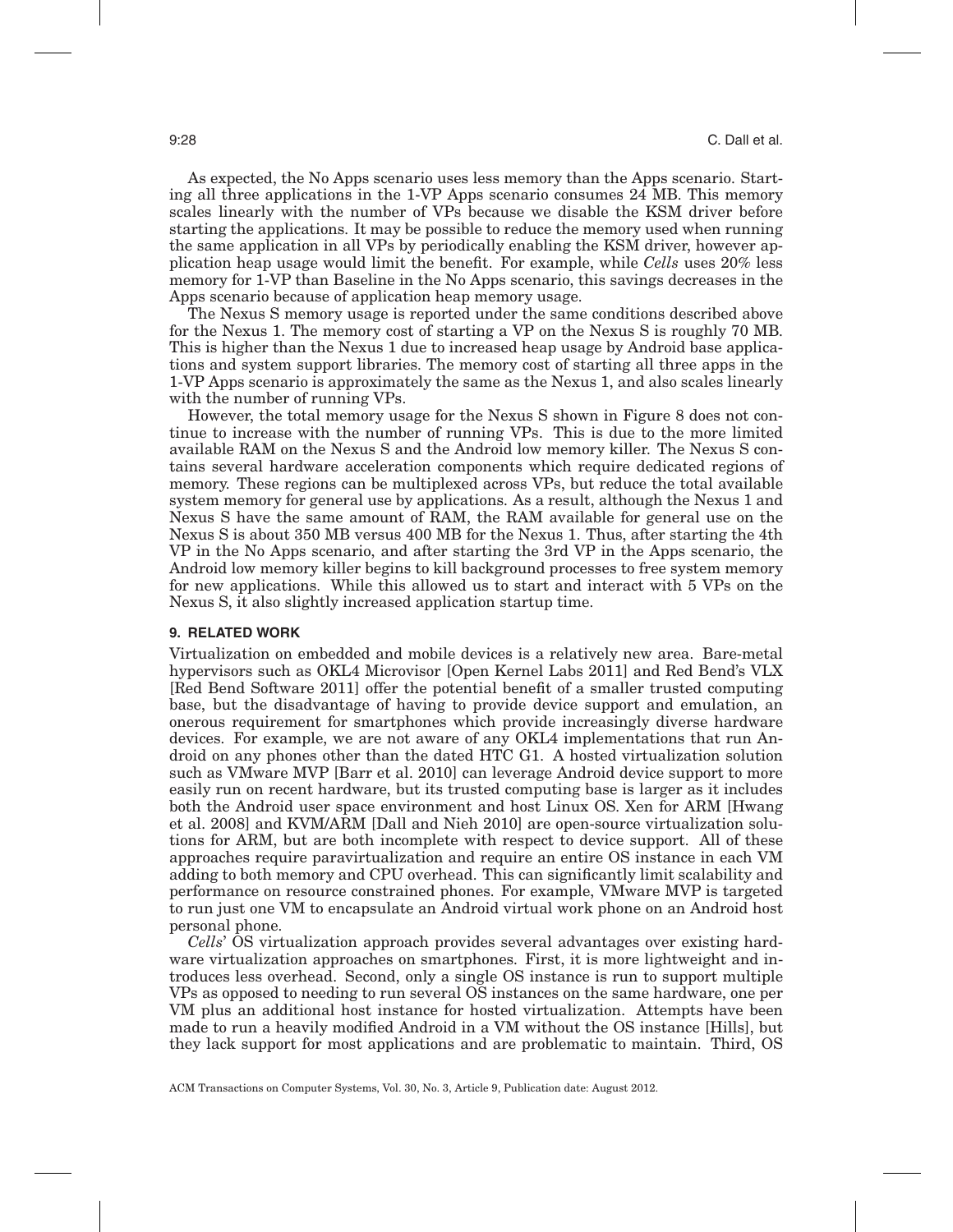virtualization is supported in existing commodity OSes such as Linux, enabling *Cells* to leverage existing investments in commodity software as opposed to building and maintaining a separate, complex hypervisor platform. Fourth, by running the same commodity OS already shipped with the hardware, we can leverage already available device support instead of needing to rewrite our own with a bare metal hypervisor.

*Cells* has two potential disadvantages versus hardware virtualization. First, the Trusted Computing Base (TCB) necessary for ensuring security is potentially larger than a bare metal hypervisor, though no worse than hosted virtualization. We believe the benefits in ease of deployment from leveraging existing OS infrastructure are worth this trade-off. Second, applications in VPs are expected to run on the same OS, for example VPs cannot run Apple iOS on an Android system. However, running a different OS using hardware virtualization would first need to overcome licensing restrictions and device compatibility issues that would prevent popular smartphone OSes such as iOS from being run on non-Apple hardware and hypervisors from being run on Apple hardware.

User-level approaches have also been proposed to support separate work and personal virtual phone environments on the same mobile hardware. This is done by providing either an Android work phone application [Enterproid 2011] that also supports other custom work-related functions such as email, or by providing a secure SDK on which applications can be developed [WorkLight, Inc. 2011]. While such solutions are easier to deploy, they suffer from the inability to run standard Android applications and a weaker security model.

Efficient device virtualization is a difficult problem on user-centric systems such as desktops and phones that must support a plethora of devices. Most approaches require emulation of hardware devices, imposing high overhead [Xen Project 2011]. Dedicating a device to a VM can enable low overhead pass-through operation, but then does not allow the device to be used by other VMs [NVIDIA Corporation 2011]. Bypass mechanisms for network I/O have been proposed to reduce overhead [Liu et al. 2006], but require specialized hardware support used in high-speed network interfaces not present on most user-centric systems, including phones. GPU devices are perhaps the most difficult to virtualize. For example, VMware MVP simply cannot run graphics applications such as games within a VM with reasonable performance [VMware, personal communication]. There are two basic GPU virtualization techniques, API forwarding and back-end virtualization [Dowty and Sugerman 2009]. API forwarding adds substantial complexity and overhead to the TCB, and is problematic due to vendor-specific graphics extensions [Khronos Group 2011]. Back-end virtualization in a type-1 hypervisor offers the potential for transparency and speed, but unfortunately most graphics vendors keep details of their hardware a trade-secret precluding any use of this virtualization method. In contrast, *Cells* leverages existing GPU graphics context isolation and takes advantage of the usage model of mobile devices to create a new device namespace abstraction that transparently virtualizes devices while maintaining native or near native device performance across a wide range of devices including GPU devices.

## **10. CONCLUSIONS**

We have designed, implemented, and evaluated *Cells*, the first OS virtualization solution for mobile devices. Mobile devices have a different usage model than traditional computers. We use this observation to provide new device virtualization mechanisms, device namespaces and device namespace proxies, that leverage a foreground-background usage model to isolate and multiplex phone devices with near zero overhead. Device namespaces provide a kernel-level abstraction that is used to virtualize critical hardware devices such as the framebuffer and GPU while providing fully accelerated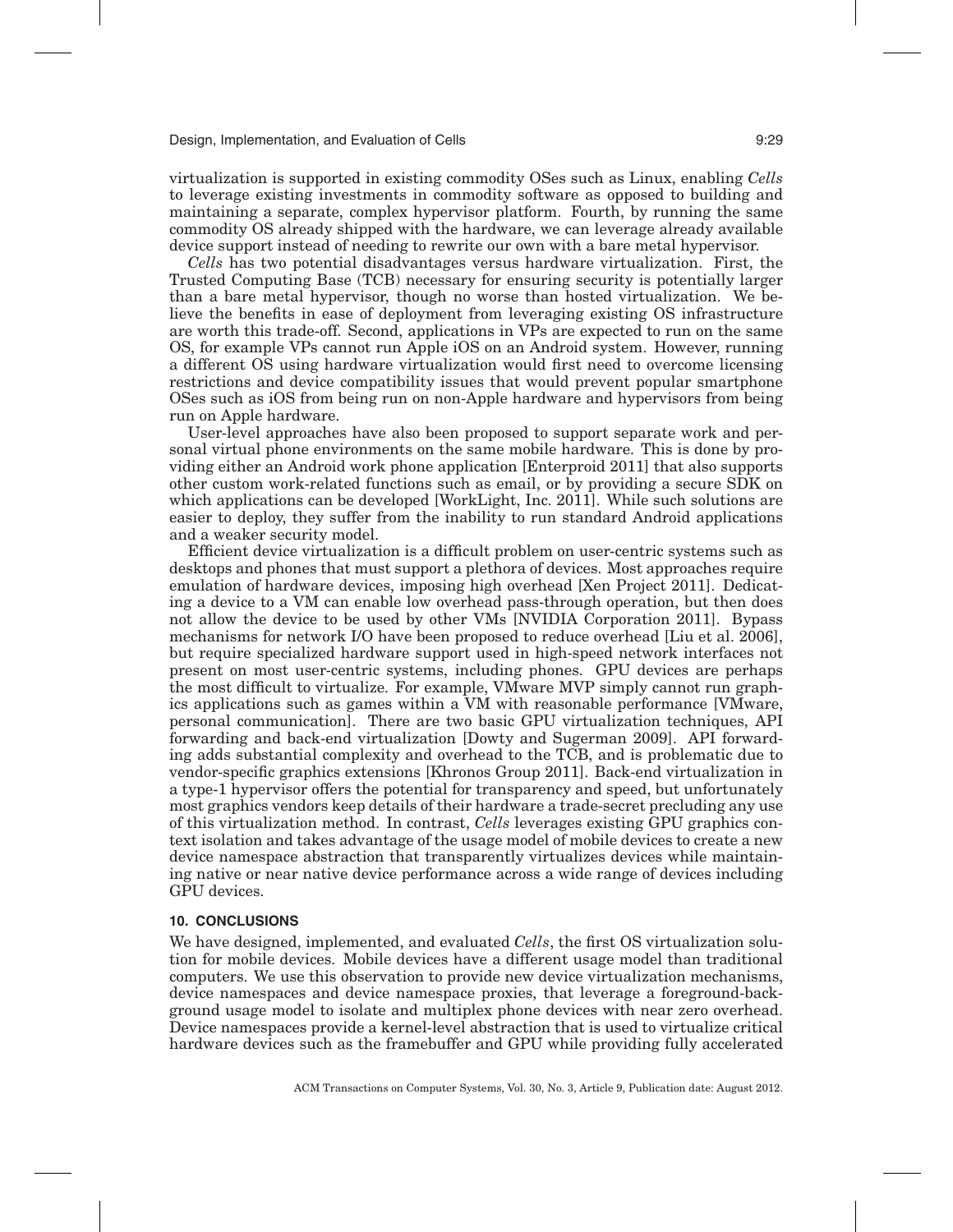graphics. Device namespaces are also used to virtualize Android's complicated power management framework, resulting in almost no extra power consumption for *Cells* compared to stock Android. *Cells* proxy libraries provide a user-level mechanism to virtualize closed and proprietary device infrastructure, such as the telephony radio stack, with only minimal configuration changes to the Android user space environment. *Cells* further provides each virtual phone complete use of the standard cellular phone network with its own phone number and incoming and outgoing caller ID support through the use of a VoIP cloud service.

We have implemented a *Cells* prototype that runs the latest open-source version of Android on the most recent Google phone hardware, including both the Nexus 1 and Nexus S. The system can use virtual mobile devices to run standard unmodified Android applications downloadable from the Android market. Applications running inside VPs have full access to all hardware devices, providing the same user experience as applications running on a native phone. Performance results across a wide-range of applications running in up to 5 VPs on the same Nexus 1 and Nexus S hardware show that *Cells* incurs near zero performance overhead, and human UI testing reveals no visible performance degradation in any of the benchmark configurations.

#### **ACKNOWLEDGMENTS**

Qi Ding and Charles Hastings helped with running benchmarks to obtain many of the measurements in this paper. Kevin DeGraaf set up our Asterisk VoIP service. Philip Levis provided helpful comments on earlier drafts of this article.

#### **REFERENCES**

ASTERISK. 2011. http://www.asterisk.org.

- BARR, K., BUNGALE, P., DEASY, S., GYURIS, V., HUNG, P., NEWELL, C., TUCH, H., AND ZOPPIS, B. 2010. The VMware mobile virtualization platform: Is that a hypervisor in your pocket? *ACM SIGOPS Oper. Syst. Rev. 44*, 124–135.
- BHATTIPROLU, S., BIEDERMAN, E. W., HALLYN, S., AND LEZCANO, D. 2008. Virtual servers and checkpoint/restart in mainstream linux. *ACM SIGOPS Oper. Syst. Rev. 42*, 104–113.
- CNN. 2011. Industry First: Smartphones Pass PCs in Sales. http://tech.fortune.cnn.com/2011/02/07/ idc-smartphone-shipment-numbers-passed-pc-in-q4-2010.
- DALL, C. AND NIEH, J. 2010. KVM for ARM. In *Proceedings of the Ottawa Linux Symposium*.
- DOWTY, M. AND SUGERMAN, J. 2009. GPU virtualization on VMware's hosted I/O architecture. *ACM SIGOPS Oper. Syst. Rev. 43*, 73–82.

ENTERPROID. 2011. Enterproid, Inc. http://www.enterproid.com.

- GOOGLE. 2011a. Nexus One Google phone gallery. http://www.google.com/phone/detail/nexus-one.
- GOOGLE. 2011b. Nexus S Google phone gallery. http://www.google.com/phone/detail/nexus-s.
- GOOGLE. 2011c. Google voice. http://www.google.com/googlevoice/about.html.
- HFS. 2011. HFS <sup>∼</sup> HTTP file server. http://www.rejetto.com/hfs/.
- HILLS, M. Android on OKL4. http://www.ertos.nicta.com.au/software/androidokl4/.
- HWANG, J., SUH, S., HEO, S., PARK, C., RYU, J., PARK, S., AND KIM, C. 2008. Xen on ARM: System virtualization using xen hypervisor for ARM-based secure mobile phones. In *Proceedings of the 5th Consumer Communications and Newtork Conference*.
- IMAGINATION TECHNOLOGIES LTD. 2011. PowerVR Series 5 SGX Architecture Guide for Developers.

KHRONOS GROUP. 2011. OpenGL extensions – OpenGL.org.

http://www.opengl.org/wiki/OpenGL\_Extensions.

KOLYSHKIN, K. 2011. Recent advances in the Linux kernel resource management.

http://www.cse.wustl.edu/~lu/control-tutorials/im09/slides/virtualization.pdf.

- LAADAN, O., BARATTO, R., PHUNG, D., POTTER, S., AND NIEH, J. 2007. DejaView: A personal virtual computer recorder. In *Proceedings of the 21st Symposium on Operating Systems Principles*.
- LIU, J., HUANG, W., ABALI, B., AND PANDA, D. K. 2006. High performance VMM-bypass I/O in virtual machines. In *Proceedings of the USENIX Annual Technical Conference*.